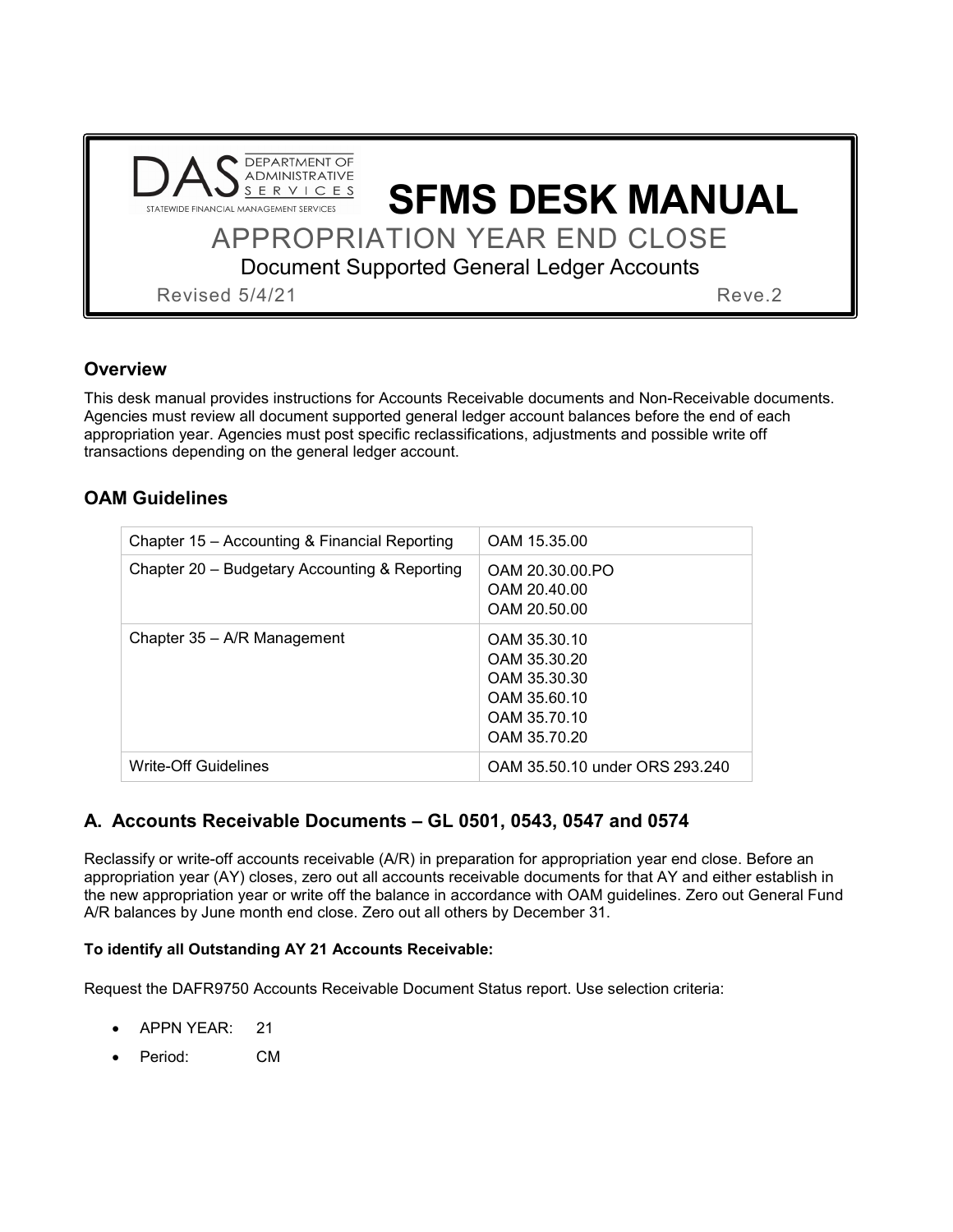Separate A/R documents FIRST by the categories listed below.

Then, separate between General Fund and Non-General Fund within each category.

### **1. Transfer-in Account Receivable**

| T-Code | T-Code Title                            | DR1  | CR1  |
|--------|-----------------------------------------|------|------|
| 174    | Establish A/R Billed Tfr In -No Invoice | 0501 | 3150 |
| 109    | Establish A/R Billed Tfr In-Invoice     | 0501 | 3150 |

### **2. Reduction-of-expense Account Receivable**

| T-Code | T-Code Title                            | DR1  | -CR1   |
|--------|-----------------------------------------|------|--------|
| 135    | Estab Receivable For Cash Refund Of Exp | 0501 | - 3503 |

#### **3. Negative Account Receivable**

| T-Code | <b>T-Code Title</b>                      | DR1   | CR <sub>1</sub> |
|--------|------------------------------------------|-------|-----------------|
| 196    | Est Negative A/R Other Billed-No Invoice | 3101. | -0501           |
| 180    | Est Negative A/R Fed Billed-No Invoice   | 3101  | 0543            |

#### **4. Deposit Liability Account Receivable**

| T-Code | <b>T-Code Title</b>                    | DR1  | CR1  |
|--------|----------------------------------------|------|------|
| 120    | Establish A/R Billed Deposit Liability | 0501 | 1551 |
| 123    | Adjust A/R Billed - Deposit Liability  | 0501 | 1551 |

#### **5. Other Receivables**

| <b>T-Code</b> | <b>T-Code Title</b>                       | DR1  | CR <sub>1</sub> |
|---------------|-------------------------------------------|------|-----------------|
| 101           | Estblsh Intergov Rec(Fed) Billed Invoice  | 0543 | 3101            |
| 102           | Est Intergov Rec (Local) Billed Invoice   | 0547 | 3101            |
| 103           | Establish A/R Other Billed-Invoice        | 0501 | 3101            |
| 121           | Est Interest Receivable - Other Billed    | 0574 | 3101            |
| 188           | Est Rec (Fed) Billed-Grant/Proj/CMIA      | 0543 | 3101            |
| 193           | Est Rec (Oth) Billed-Grant/Proj/CMIA      | 0501 | 3101            |
| 197           | Est Intergov Rec(Fed) Billed-No Invoice   | 0543 | 3101            |
| 198           | Est Intergov Rec(Local) Billed-No Invoice | 0547 | 3101            |
| 199           | Establish A/R Other Billed-No Invoice     | 0501 | 3101            |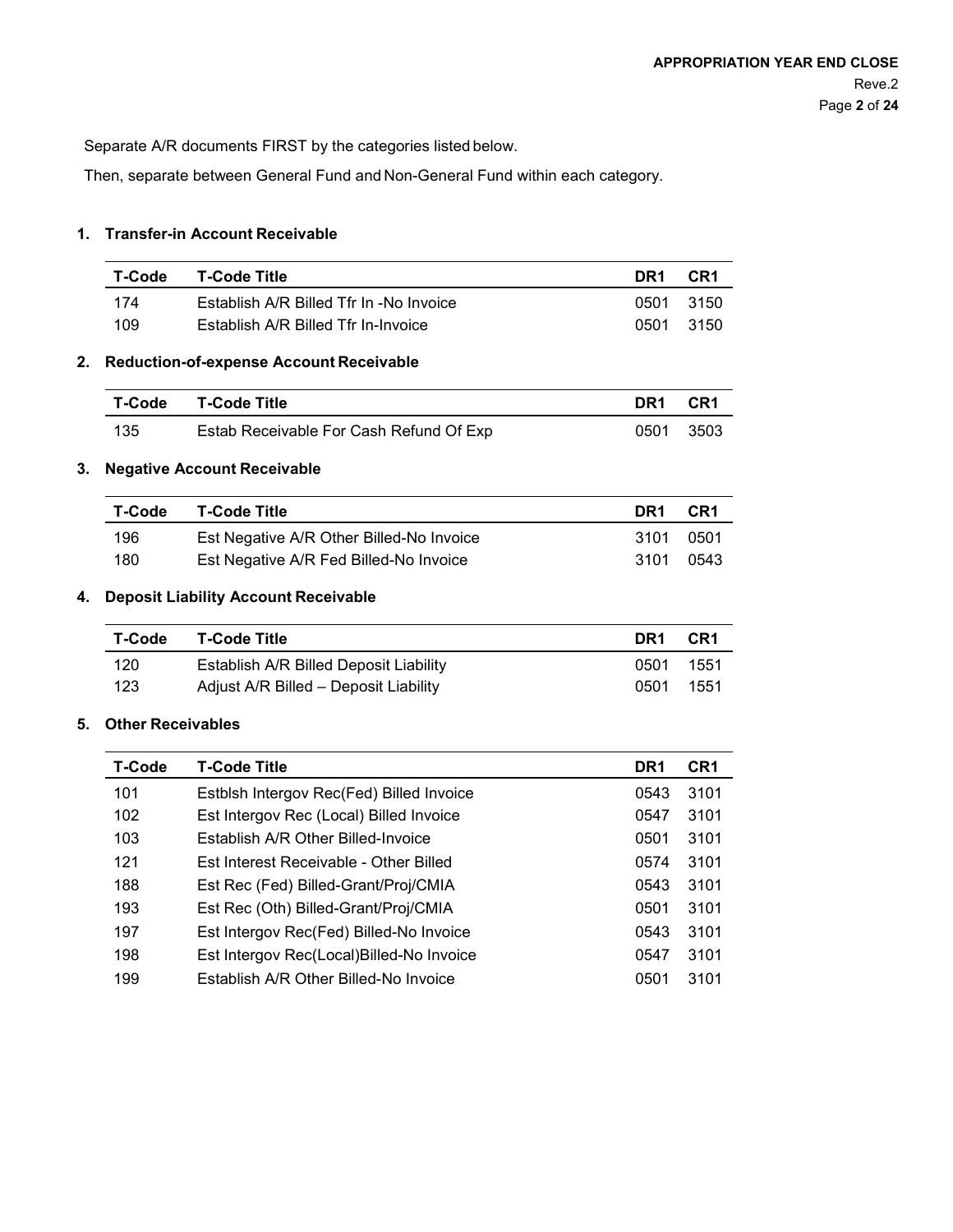#### **1. TRANSFER-IN ACCOUNT RECEIVABLE**

| T-Code                                                                            | <b>T-Code Title</b>                     | DR <sub>1</sub> | CR1  |  |
|-----------------------------------------------------------------------------------|-----------------------------------------|-----------------|------|--|
| 174                                                                               | Establish A/R Billed Tfr In -No Invoice | 0501            | 3150 |  |
| 109                                                                               | Establish A/R Billed Tfr In-Invoice     | 0501            | 3150 |  |
| 171                                                                               | Adj Accounts Recv Transfer In - Billed  | 0501            | 3150 |  |
| General Fund Only: On July 1 of each odd-numbered year, these steps are required. |                                         |                 |      |  |
| T-Code 171R (month 12, FY 2021, AY 21) to adjust the A/R to zero,<br>AND.<br>O    |                                         |                 |      |  |
| Establish in AY 23 with T-Code 109 or 174 (Month 1, FY 2022, AY 23) OR<br>O       |                                         |                 |      |  |
| O                                                                                 | Write-Off following the OAM guidelines. |                 |      |  |

By December 31, 2021, all document supported accounts receivable documents with balances (there should be NONE for General Fund) must be:

| • Collected with                           | 173        |             |
|--------------------------------------------|------------|-------------|
| • Adjusted to zero using adjustment T-Code | 171R       | <b>THEN</b> |
| • Established in the new AY with T-Code    | 109 or 174 | OR.         |
| • Written off following the OAM guidelines |            |             |

If appropriate, a new receivable is established with TC 109/174 in the new AY.

- This will be a new A/R number
- Use the old A/R number as the reference document number, BUT, this will be useful only in Datamart queries
- There is no document supported system connection between the documents in the different AYs

*Note:* There are additional accrual entries required for Fiscal Year End Closing. See SARS Year End Closing Guidelines Chapter D, Section D-10.4 Intra-agency and Inter-agency Receivables recorded with Transfer Comptroller Objects.

#### **Example of AY Year End Process for A/R set up with T-Codes 109 or 174**

Here's the 84 screen showing the original entry

| S084 UC:              |                                                                                | STATE OF OREGON                 |             |     |
|-----------------------|--------------------------------------------------------------------------------|---------------------------------|-------------|-----|
|                       |                                                                                | ACCOUNTING EVENT RECORD INQUIRY |             |     |
|                       | BATCH: AGENCY 101 DATE 042620 TYPE 2 NO 101 SEQ NO 00001 REC TYPE: A STATUS: A |                                 |             |     |
| GL: DR1 0501 CR1 3150 | CR2 DR3                                                                        |                                 | CR3 DR4     | CR4 |
|                       | DR2 DOC AGY: 101 DOC EFF DATE: 042620 DUE DATE: 052620                         |                                 |             |     |
|                       | SERV DATE: CUR DOC/SFX/CLASS: AR002961 001 001 MOD:                            |                                 |             |     |
|                       | REF DOC/SFX/CLASS:                                                             |                                 | AGENCY: 101 |     |
|                       | TRANS CODE: 109 INDEX: 99323 PCA: 39016 AY: 21 COMP/AGY OBJ: 1288 1888         |                                 |             |     |
|                       | AMOUNT: 240000.00 RVS: DISCOUNT:                                               |                                 | $.00$ FO:   |     |
|                       | $CI: PROP$ #:                                                                  | $1099:6$ INV-NO:                |             | PDT |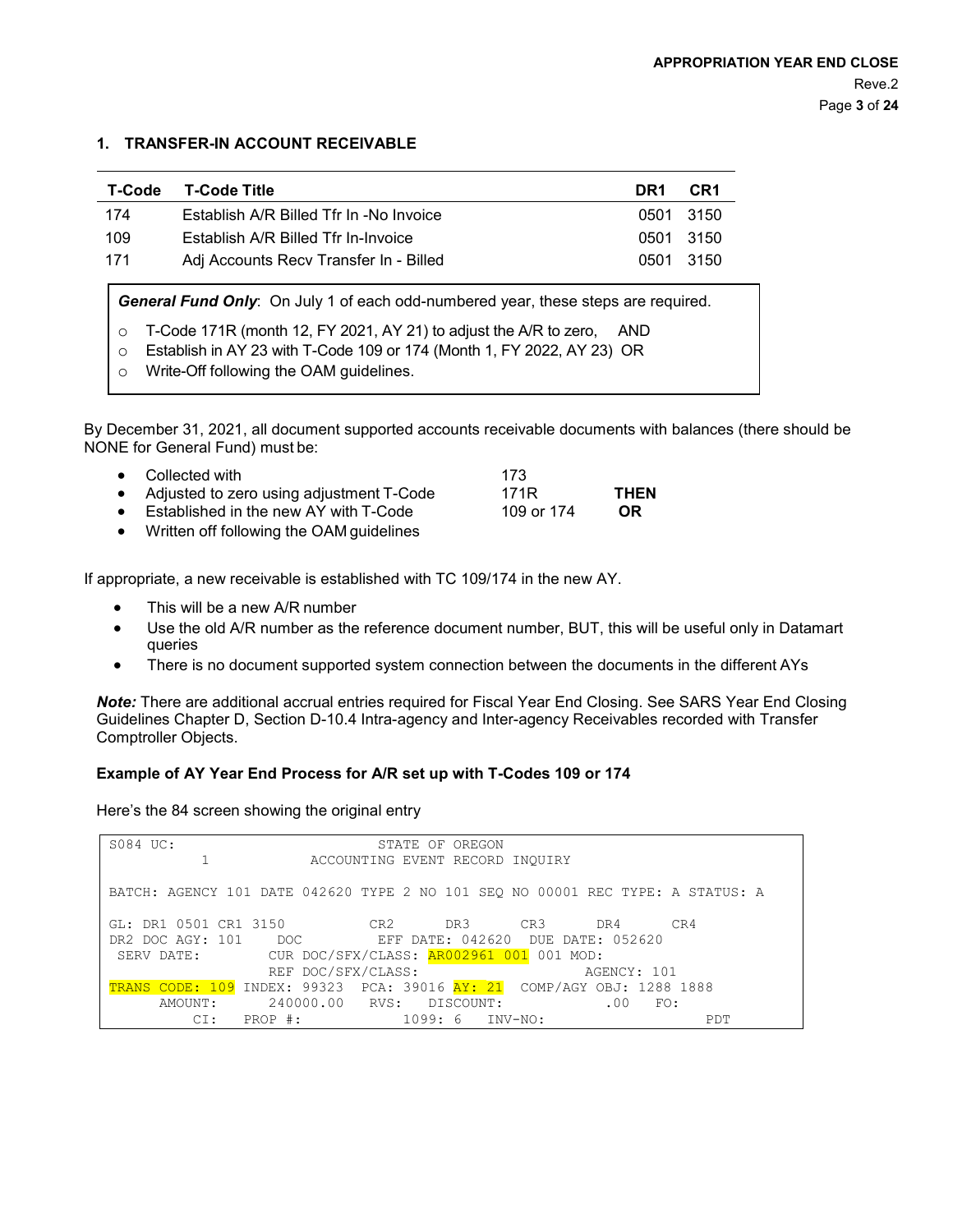And here is the 64 screen

| 19<br>S064 UC:<br>LINK TO:                                               | STATE OF OREGON<br>DOCUMENT RECORD INQUIRY |               |            |
|--------------------------------------------------------------------------|--------------------------------------------|---------------|------------|
| AGY: 101 DOC NO/SFX/CLASS: AR002961 001 001                              |                                            |               |            |
| CREATE DATE: 042620 CLOSE DATE:<br>INQ TYPE: MC (MA, YA, MY, YY, MC, YC) |                                            |               |            |
| INO YEAR: 22                                                             | INO MONTH: 06                              | DOC BALANCE:  | 240,000.00 |
| TITLE<br>BТ<br>ORIG AMOUNT<br>01                                         | AMOUNT BT<br>240,000.00                    | TITLE         | AMOUNT     |
| $F1 - HELP$<br>F5-NEXT                                                   | F9-INTERRUPT                               | ENTER-INOUIRE | CLEAR-EXIT |

The agency enters TC 171R to adjust this A/R to zero with the prior appropriation year:

| S504 UC: 19<br>STATE OF OREGON                                              |
|-----------------------------------------------------------------------------|
| LINK TO: S D: REVENUE/RECEIPTS TRANSACTION ENTRY NOTE: N                    |
| BATCH: AGENCY 101 DATE 120221 TYPE 2 NO 109 SEQ NO 00001 MODE EDIT AND POST |
| DOC DATE:<br><b>EFF</b><br>DATE: 120221<br>DUE DATE: 120221 SERV DATE:      |
| CUR DOC/SFX: AR002962 001 REF DOC/SFX: AR002961 001 MOD: AGENCY: 101        |
| TRANS CODE: 171 ADJ ACCOUNTS RECV TRANSFER IN - BILLED                      |
| INDEX:                                                                      |
| AY: 21<br>PCA: 99323 OHPR - HRC - OF                                        |
| COMP/AGY OBJ: 1288 1888 TRANSFER IN FROM DHS AGENCY 101                     |
| AMOUNT: 00000240000.00 RVS: R DESC:                                         |
| DOC COUNT: 00001 DOC AMT: -0000240000.00 DOC AGY: 101 FUND OVRD:            |
| VEND/MC: 0000101610 000 NM: DHS HS                                          |
| PMT TYPE: INT: ADD1: MEDICAL ASSISTANCE PROGRAMS                            |
| BANK: ADD2: 500 SUMMER ST NE E49                                            |
| DISC DT: TM: ADD3:                                                          |
| PEN DT: TM: CITY: SALEM ST: OR ZIP: 97301 1019                              |
| DEPOSIT #:<br>$CHECK$ #:<br>PEN AMT:                                        |
| G38: 10164000 APPN NO: 31501 FUND: 4781 GL ACCT/AGY: GRANT                  |
| SUB GRANTEE: PROJ NO/PH:<br>NO/PH:                                          |
| MPCD: AGY CD-1: 2: 3: 15000 RTI:                                            |
| F1-HELP F2-INVOICE F3-RTI F4-EDIT F5-NEXT RTI TRANS F6-BALANCING F7-DETAILS |

Now AR002961 is adjusted to zero for AY 21

| 19<br>S064 UC:                   | STATE OF OREGON                             |              |        |
|----------------------------------|---------------------------------------------|--------------|--------|
| LINK TO:                         | DOCUMENT RECORD INQUIRY                     |              |        |
|                                  | AGY: 101 DOC NO/SFX/CLASS: AR002961 001 001 |              | AY 21  |
| CREATE DATE: 042620 CLOSE DATE:  |                                             |              |        |
|                                  | INQ TYPE: MC (MA, YA, MY, YY, MC, YC)       |              |        |
| INO YEAR: 22 INO MONTH: 06       |                                             | DOC BALANCE: | .00    |
| BТ<br>TITLE<br>ORIG AMOUNT<br>01 | AMOUNT BT<br>240,000.00                     | TITLE        | AMOUNT |
| ADJUSTMENT<br>02.                | $240,000.00-$                               |              |        |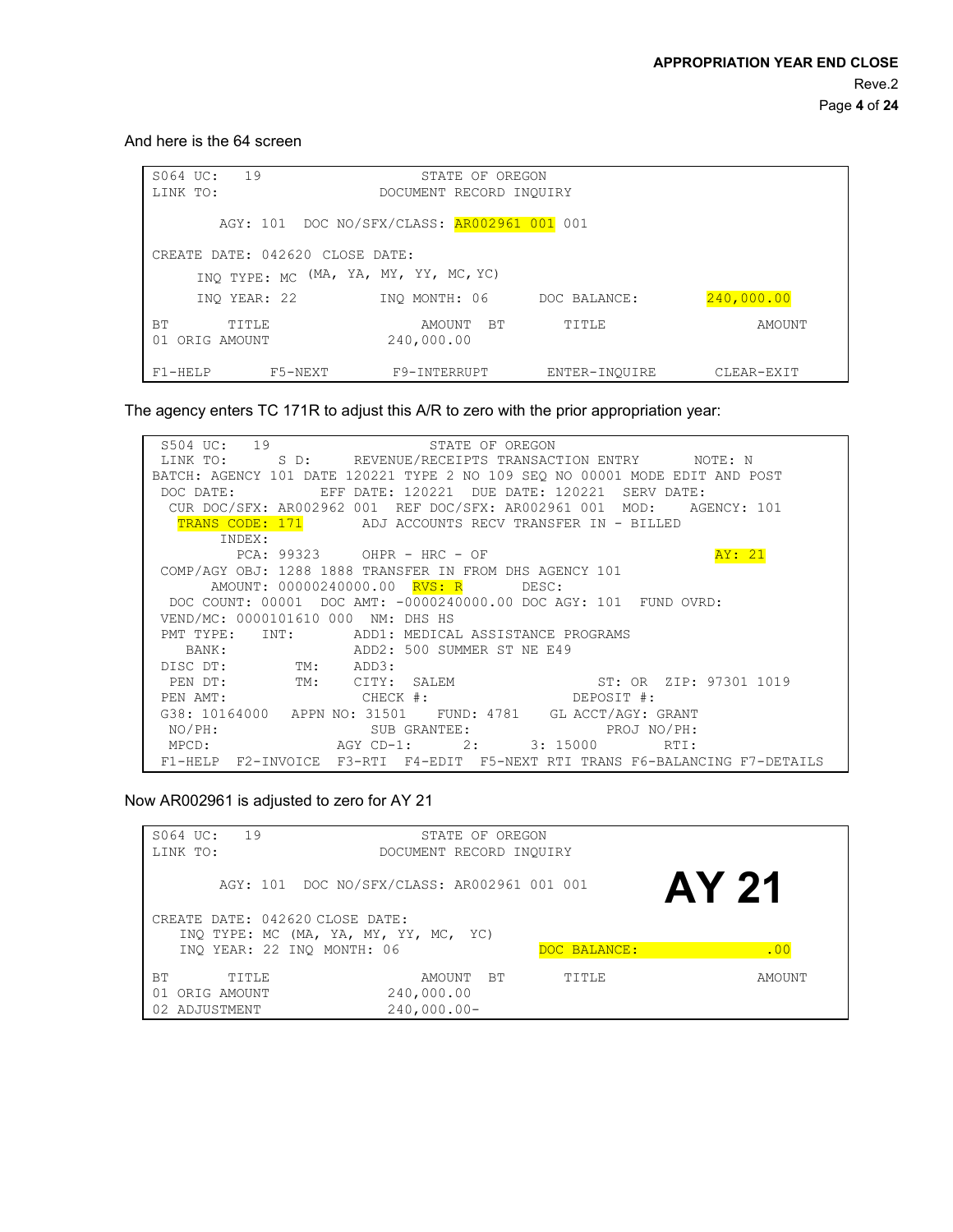Since the receivable is still valid, the agency establishes it as a new A/R in AY 23. Use the AY 21 document number in the Ref Doc/Sfx field to facilitate Datamart queries. There is no document supported link between the two AYs. Note: The original Due Date from the previous A/R transaction must be used to ensure proper aging.

| S504 UC: 19<br>STATE OF OREGON                                              |  |
|-----------------------------------------------------------------------------|--|
| LINK TO:             REVENUE/RECEIPTS TRANSACTION ENTRY         NOTE: N     |  |
| BATCH: AGENCY 101 DATE 120221 TYPE 2 NO 109 SEQ NO 00002 MODE EDIT AND POST |  |
| EFF DATE: 120221 DUE DATE: <mark>052620</mark><br>DOC DATE:<br>SERV DATE:   |  |
| CUR DOC/SFX: AR002963 001 REF DOC/SFX: AR002961 001 MOD: AGENCY: 101        |  |
| TRANS CODE: 109                                                             |  |
| INDEX:                                                                      |  |
| AY: 23<br>PCA: 99323                                                        |  |
| COMP/AGY OBJ: 1288 1888                                                     |  |
| AMOUNT: 00000240000.00 RVS: DESC:                                           |  |
| DOC COUNT: 00001 DOC AMT: 0000240000.00 DOC AGY: 101 FUND OVRD:             |  |
| TM: CITY: SALEM<br>ST: OR ZIP: 97301 1019<br>PEN DT:                        |  |
|                                                                             |  |
| G38: 10164000 APPN NO: 31501 FUND: 4781 GL ACCT/AGY:                        |  |
| GRANT NO/PH: SUB GRANTEE:<br>PROJ NO/PH:                                    |  |
| AGY CD-1: 2: 3: 15000 RTI:<br>MPCD:                                         |  |
|                                                                             |  |
|                                                                             |  |
| F5-NEXT F7-DETAILS F12-HEADERS CLEAR-EXIT<br>$F1 - HELP$                    |  |

And here is the 64 screen for the new, AY 23, accounts receivable document. There is no document supported link to the A/R number from the prior AY.

| S064 UC:<br>19                   | STATE OF OREGON                                     |              |            |
|----------------------------------|-----------------------------------------------------|--------------|------------|
| LINK TO:                         | DOCUMENT RECORD INQUIRY                             |              |            |
|                                  | AGY: 101 DOC NO/SFX/CLASS: AR002963 001 001 $AY$ 23 |              |            |
| CREATE DATE: 120221 CLOSE DATE:  | INQ TYPE: MC (MA, YA, MY, YY, MC, YC)               |              |            |
|                                  | INO YEAR: 22 INO MONTH: 06                          | DOC BALANCE: | 240,000.00 |
| ВT<br>TITLE<br>ORIG AMOUNT<br>01 | BT<br>AMOUNT<br>240,000.00                          | TITLE        | AMOUNT     |

A/R set up with T-Code 174 is handled the same at the appropriation year end.

*This concludes Transfer-In Account Receivable.*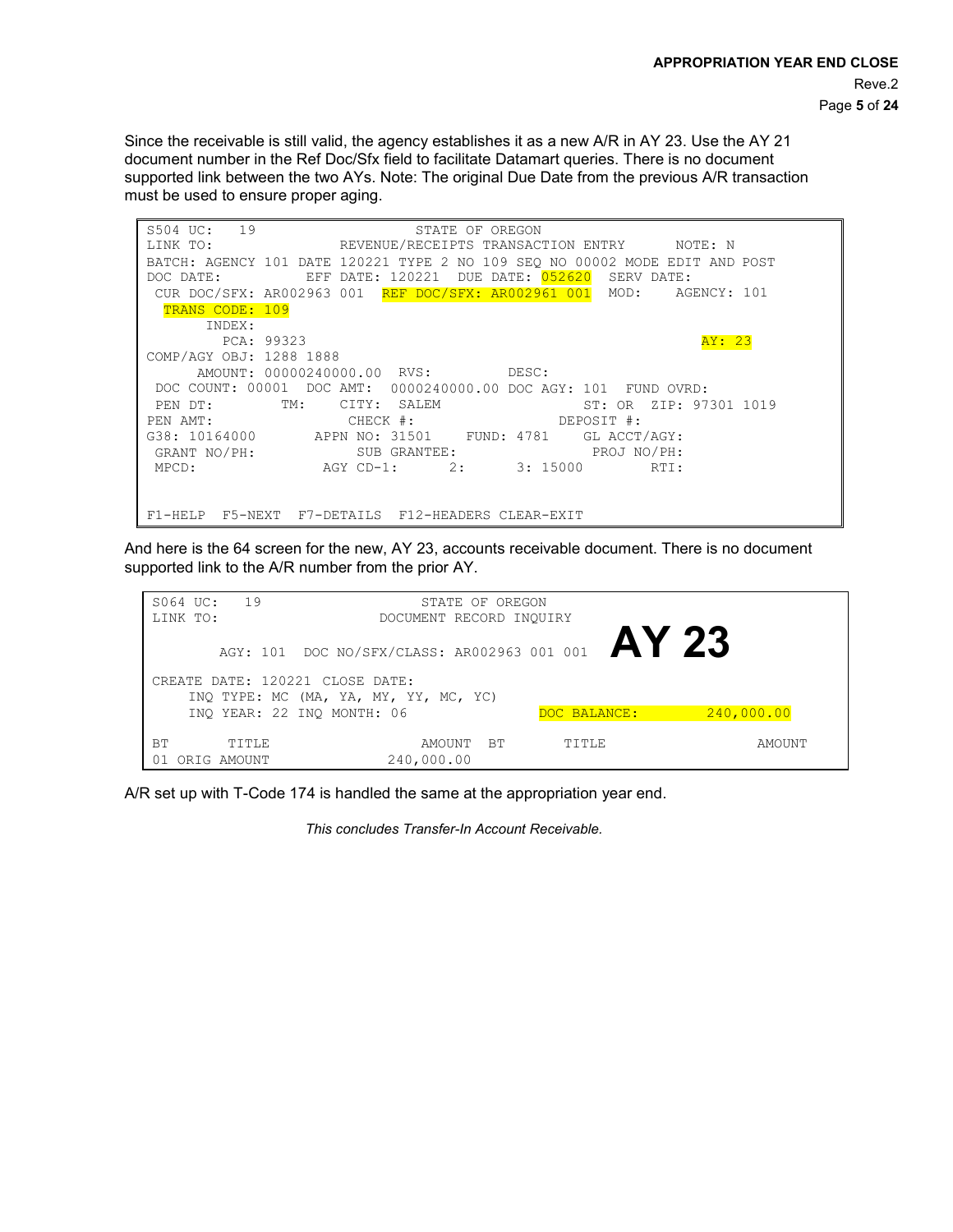## **2. Reduction of Expense Account Receivable**

| T-Code | T-Code Title                             | DR <sub>1</sub> | CR <sub>1</sub> |
|--------|------------------------------------------|-----------------|-----------------|
| 135    | Estab Receivable For Cash Refund Of Exp  | 0501            | - 3503          |
| 136    | Adjust Receivable For Cash Refund Of Exp | 0501            | - 3503          |

• *General Fund Only*: By July 1 of each odd-numbered year, these steps arerequired.

- o T-Code 136R (Month 12, FY 2021, AY 21) to adjust the A/R to zero, **AND**
- o Establish in AY 23 with T-Code 120 (Month 1, FY 2022, AY 23)
- o To record collection of receivable established with TC 120, use TC 160 and enter balanced transfer to Agy 999 General Fund T-code 764/765, AY 23. Coding for TC 764 comes from the TC 120 receivable document coding for TC 765: Agy 999, PCA 79015 and Comp Obj 1105
- By December 31, 2021, all remaining (non-GF) document supported accounts receivable documents with balances must be

| o Collected with                                          | 137   |             |
|-----------------------------------------------------------|-------|-------------|
| o Adjusted to zero using the adjustment T-Code            | 136R  | <b>THEN</b> |
| o Established in the new AY with T-Code                   | 199** | 0R          |
| $\Omega$ Written off following the $\Omega$ AM quidelines |       |             |

o Written off following the OAM guidelines

**\*\*** The new A/R is set up with TC 199 because monies received (posted) in AY 23 relating to a reduction-of- expense that originated in AY 21 (TC 135) must be recorded as revenue with TC 176.

- If appropriate, a new receivable is established with TC 199 in the newAY.
	- o This will be a new A/R number
	- $\circ$  Use the old A/R number as the reference document number to facilitate Datamart queries
	- $\circ$  There is no document supported system connection between the documents in the different AYs

#### **Example of AY Year End Process - A/R set up with T-Code 135**

Here is the 84 screen showing the original entry.

| S084 UC: 19                                                                    | STATE OF OREGON                 |                   |
|--------------------------------------------------------------------------------|---------------------------------|-------------------|
| LINK TO:                                                                       | ACCOUNTING EVENT RECORD INOUIRY |                   |
| BATCH: AGENCY 588 DATE 022720 TYPE 2 NO 001 SEO NO 00001 REC TYPE: A STATUS: A |                                 |                   |
| GL: DR1 0501 CR1 3503 DR2 CR2 DR3 CR3 DR4                                      |                                 | CR4               |
| DOC AGY: 101 DOC DATE: EFF DATE: 022720 DUE DATE: 092720                       |                                 |                   |
| SERV DATE: CUR DOC/SFX/CLASS: AR014251 001 001 MOD:                            |                                 |                   |
|                                                                                | REF DOC/SFX/CLASS: VP191710 001 | AGENCY: 101       |
| <b>TRANS CODE: 135 INDEX: 49220 PCA: 39016 AY: 21 COMP/AGY OBJ: 6950 8704</b>  |                                 |                   |
|                                                                                | AMOUNT: 22.50 RVS: DISCOUNT:    | .00<br>$FO:$ PDT: |
| CI:                                                                            | PROP #: 1099: 6 INV-NO:         | DT:               |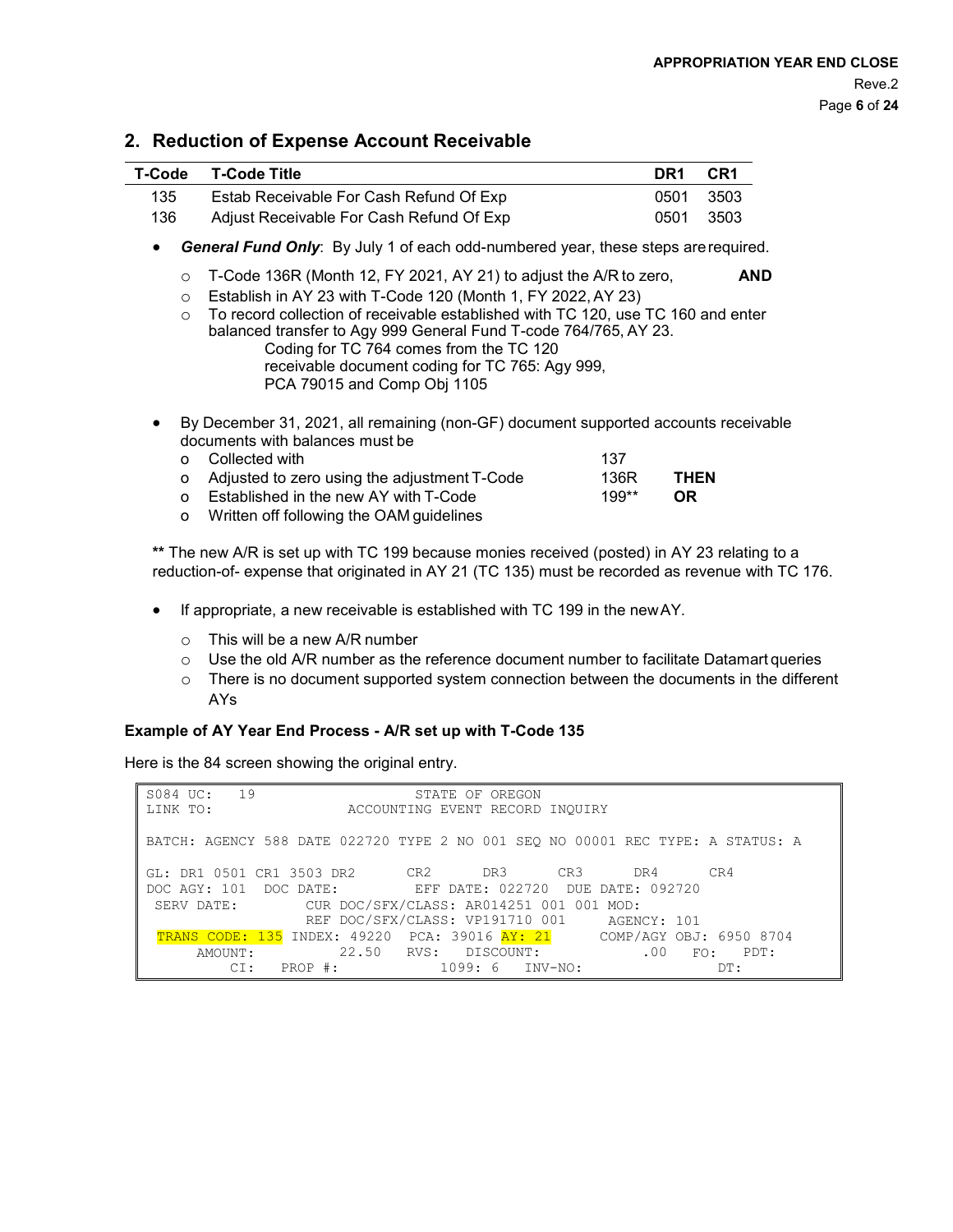And here is the 64 screen

| 19<br>S064 UC:                          | STATE OF OREGON                                                                      |              |        |
|-----------------------------------------|--------------------------------------------------------------------------------------|--------------|--------|
| LINK TO:                                | DOCUMENT RECORD INQUIRY                                                              |              |        |
| CREATE DATE: 022720 CLOSE DATE:         | AGY: 588 DOC NO/SFX/CLASS: AR014251 001 001<br>INQ TYPE: MC (MA, YA, MY, YY, MC, YC) |              |        |
| INO YEAR: 22 INO MONTH: 06              |                                                                                      | DOC BALANCE: | 22.50  |
| <b>BT</b><br>TITLE<br>ORIG AMOUNT<br>01 | BТ<br>AMOUNT<br>22.50                                                                | TITLE        | AMOUNT |

TC 136R is used to adjust this A/R to zero.

S504 UC: 19 LINK TO: STATE OF OREGON REVENUE/RECEIPTS TRANSACTION ENTRY NOTE: N BATCH: AGENCY 588 DATE 120221 TYPE 2 NO 001 SEQ NO 00001 MODE EDIT AND POST DOC DATE:  $120221$  DUE DATE: 120221 SERV DATE: EFF DATE: 120221 DUE DATE: 120221 SERV DATE: CUR DOC/SFX: AR014269 001 REF DOC/SFX: AR014251 001 TRANS CODE: 136 INDEX: 49220 PCA: 39016 COMP/AGY OBJ: 6950 8704 AGENCY: 588 AY: 21 AMOUNT: 00000000022.50 RVS: R DESC: DOC COUNT: 00002 DOC AMT: 0000000000.00 DOC AGY: 101 FUND OVRD: F1-HELP F5-NEXT F7-DETAILS F12-HEADERS CLEAR-EXIT

Original A/R – it is adjusted to zero:

| 19<br>S064 UC:<br>LINK TO:              | STATE OF OREGON<br>DOCUMENT RECORD INQUIRY  |              |        |
|-----------------------------------------|---------------------------------------------|--------------|--------|
|                                         | AGY: 588 DOC NO/SFX/CLASS: AR014251 001 001 | AY 21        |        |
|                                         | CREATE DATE: 022720 CLOSE DATE:             |              |        |
|                                         | INQ TYPE: MC (MA, YA, MY, YY, MC, YC)       |              |        |
|                                         | INO YEAR: 22 INO MONTH: 06                  | DOC BALANCE: | .00    |
| <b>BT</b><br>TITLE<br>ORIG AMOUNT<br>01 | <b>BT</b><br>AMOUNT<br>22.50                | TITLE        | AMOUNT |
| 02 ADJUSTMENT                           | $22.50 -$                                   |              |        |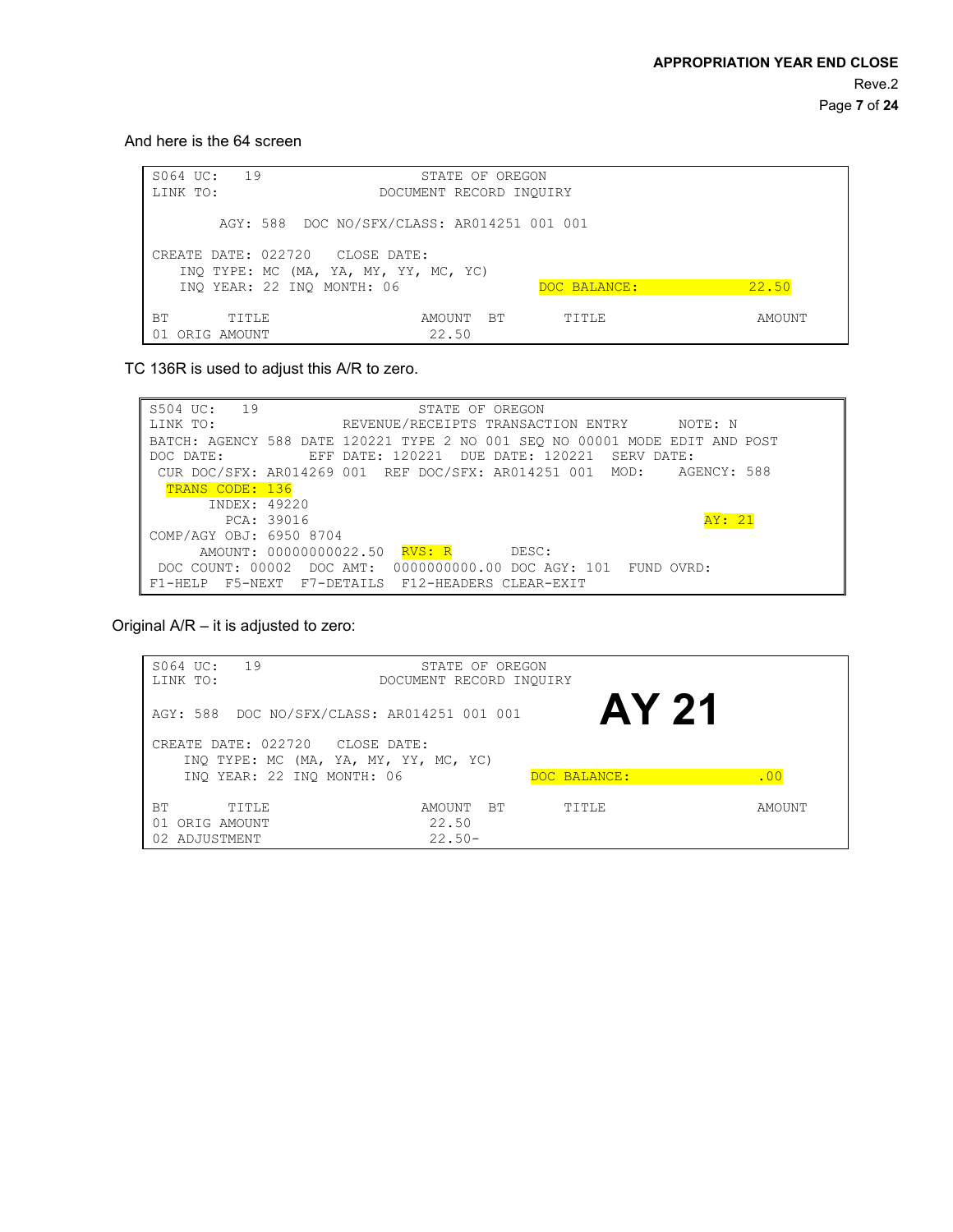To establish this valid A/R in AY 23, use TC 199. The new A/R is set up with TC 199 because monies received (posted) in AY 23 relating to a reduction-of-expense that originated in AY 21 (TC 135) must be recorded as revenue with TC 176.

**Note:** The AY 21 document number was used as the Ref Doc/Sfx to facilitate Datamart queries. The original Due Date from the previous A/R transaction must be used to ensure proper aging.

| S504 UC: 19<br>STATE OF OREGON                                              |
|-----------------------------------------------------------------------------|
| REVENUE/RECEIPTS TRANSACTION ENTRY NOTE: N<br>LINK TO:                      |
| BATCH: AGENCY 588 DATE 120221 TYPE 2 NO 001 SEO NO 00002 MODE EDIT AND POST |
| EFF DATE: 120221<br>DUE DATE: 092720<br>DOC DATE:<br>SERV DATE:             |
| CUR DOC/SFX: AR014270 001 REF DOC/SFX: AR014251 001 MOD:<br>AGENCY: 588     |
| TRANS CODE: 199                                                             |
| INDEX: 49220                                                                |
| AY: 23<br>PCA: 39016                                                        |
| COMP/AGY OBJ: 4201 6128                                                     |
| AMOUNT: 00000000022.50 RVS: DESC:                                           |
| DOC COUNT: 00002 DOC AMT: 0000000000.00 DOC AGY: 588 FUND OVRD:             |
| VEND/MC: 1936001869 000 NM: DAS                                             |
| INT:<br>PMT TYPE:<br>ADD1: OREGON PUBLIC EMPLOYEES RETIREMENT SYSTEM        |
| ADD2: PO BOX 2127<br>BANK:                                                  |
| TM: ADD3:<br>DISC DT:                                                       |
| TM: CITY:<br>ST: OR ZIP: 97302 2127<br>PEN DT:<br>PORTLAND                  |
| $CHECK$ #:<br>DEPOSIT #:<br>PEN AMT:                                        |
| G38:<br>APPN NO: 64501 FUND: 6400 GL ACCT/AGY:                              |
| PROJ NO/PH:<br>GRANT NO/PH: 101130 08 SUB GRANTEE:                          |

The 64 screen shows this new account receivable document

| S064 UC:<br>LINK TO:           | 19                              | STATE OF OREGON<br>DOCUMENT RECORD INQUIRY  |               |            |
|--------------------------------|---------------------------------|---------------------------------------------|---------------|------------|
|                                |                                 | AGY: 588 DOC NO/SFX/CLASS: AR014270 001 001 |               | AY 23      |
| INO                            | CREATE DATE: 120221 CLOSE DATE: | TYPE: MC (MA, YA, MY, YY, MC, YC)           |               |            |
|                                | INO YEAR: 22 INO MONTH: 06      |                                             | DOC BALANCE:  | 22.50      |
| <b>BT</b><br>ORIG AMOUNT<br>01 | TITLE                           | <b>BT</b><br>AMOUNT<br>22.50                | TITLE         | AMOUNT     |
| $F1 - HELP$                    | F5-NEXT                         | F9-INTERRUPT                                | ENTER-INOUIRE | CLEAR-EXIT |

*This concludes Reduction of Expense Account Receivable.*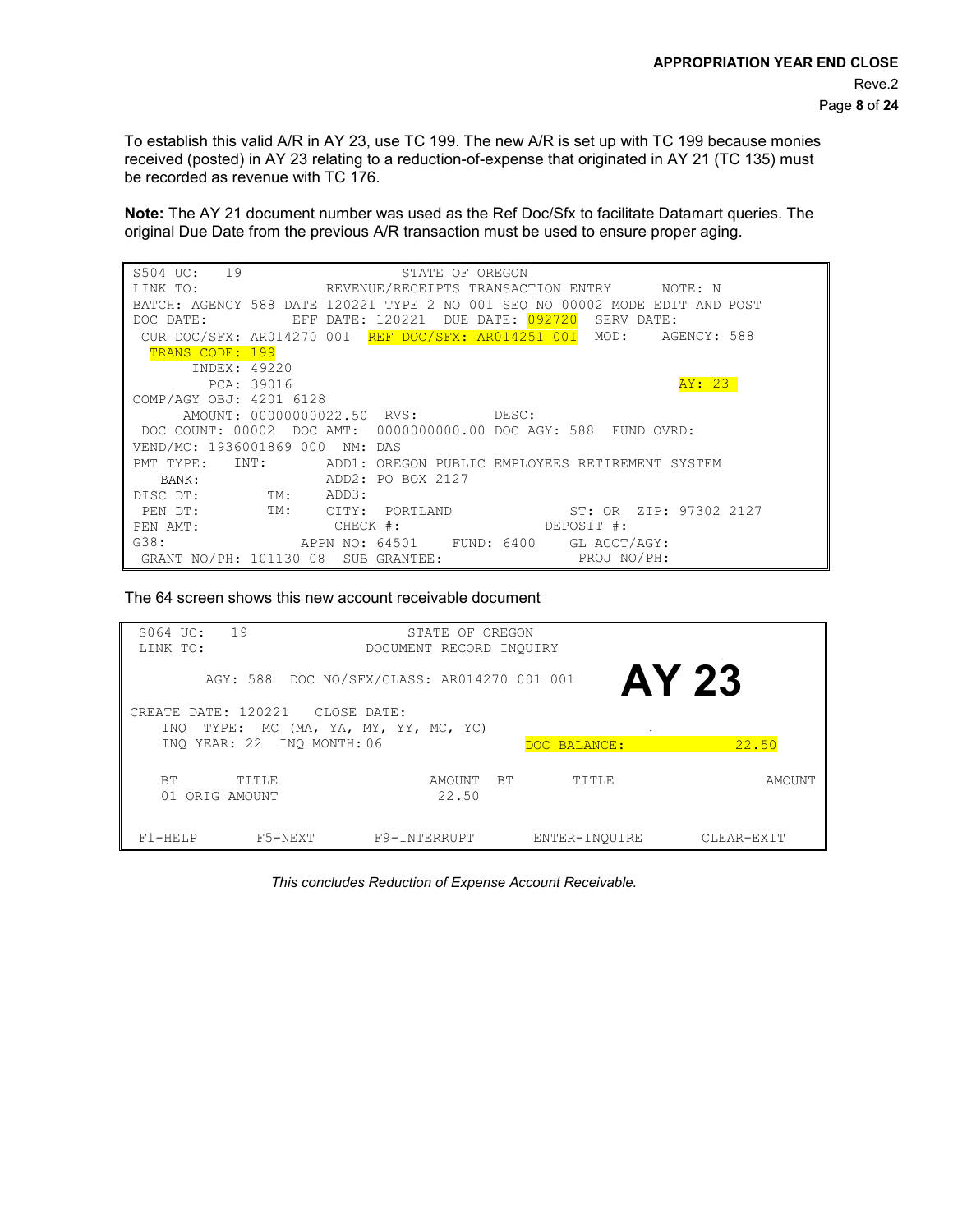# **3. Negative Account Receivable**

| T-Code | <b>T-Code Title</b>                      | DR <sub>1</sub> | CR <sub>1</sub> |
|--------|------------------------------------------|-----------------|-----------------|
| 196    | Est Negative A/R Other Billed-No Invoice | 3101            | 0501            |
| 107    | Adjust Accounts Receivable Other-Billed  | 0501            | 3101            |
| 180    | Est Negative A/R Fed Billed-No Invoice   | 3101            | 0543            |
| 110    | Adj Intergov Receivable (Federal) Billed | 0543            | 3101            |

Per OAM 20.50.00, p109:

Agencies should record reductions of revenue in the same biennium in which they recorded the original revenue, as long as the biennium is still open (this applies to all funding sources, not just to the General Fund). If the biennium is closed, record the transaction as an expenditure. Reductions of revenue should not exceed actual revenue."

*If you have negative receivables, then it may be indicative of unearned revenue. In such situations, it is acceptable to move negative receivables forward to the new biennium by adjusting with TC 107 and inputting TC 214 to add a suffix to the negative receivable as long as material amounts are reclassified to unearned revenue at fiscal year-end. To reclassify to unearned revenue use TC 492R Non-document Supported Transactions (within the same D23 Fund). When the negative receivable is applied to a customer's account, the unearned revenue entries should also be recognized with TC 492.*

- *General Fund A/R's only*: On July 1 of each odd-numbered year, agencies must adjust the A/R to zero and either reclassify in AY 23 or write off.
	- $\circ$  Enter TC 107 or 110 to adjust A/R to zero effective date (Month 12, FY 2021, AY 21)
	- o Write-Off following the OAM guidelines
	- o Return Funds with expenditure t-code in AY 23
- By December 31, 2021, all remaining (non-GF) document supported accounts receivable documents with balances must be:
	- o Collected with TC 176R for A/R established with TC 196 or TC 178R for A/R established with TC 180
	- $\circ$  Adjusted to zero<br>TC 107 adiu
		- TC 107 adjusts A/R established with TC 196
		- □ TC 110 adjusts A/R established with TC 180
	- o Return Funds in AY 23
		- $\Box$  Return funds with expenditure t-code in AY 23

#### **A/R set up with T-Code 180 or 196 - Example of AY Year End Process**

Here's the 84 screen showing the original entry

| S084 UC: 19<br>LINK TO:                                                        | STATE OF OREGON<br>ACCOUNTING EVENT RECORD INQUIRY |                 |
|--------------------------------------------------------------------------------|----------------------------------------------------|-----------------|
| BATCH: AGENCY 588 DATE 042620 TYPE 2 NO 196 SEO NO 00001 REC TYPE: A STATUS: A |                                                    |                 |
| GL: DR1 3101 CR1 0501 DR2 CR2 DR3 CR3                                          |                                                    | CR4<br>DR4      |
| DOC AGY: 101 DOC DATE: EFF DATE: 042620 DUE DATE: 052620                       |                                                    |                 |
| SERV DATE: CUR DOC/SFX/CLASS: AR014271 001 001 MOD:                            |                                                    |                 |
|                                                                                | REF DOC/SFX/CLASS:                                 | AGENCY: 588     |
| TRANS CODE: 196 INDEX: 23220 PCA: 32814 AY: 21 COMP/AGY OBJ: 0212 2012         |                                                    |                 |
| AMOUNT:                                                                        | 1960.00 RVS: DISCOUNT:                             | .00<br>FO: PDT: |
| CI:                                                                            |                                                    | DT:             |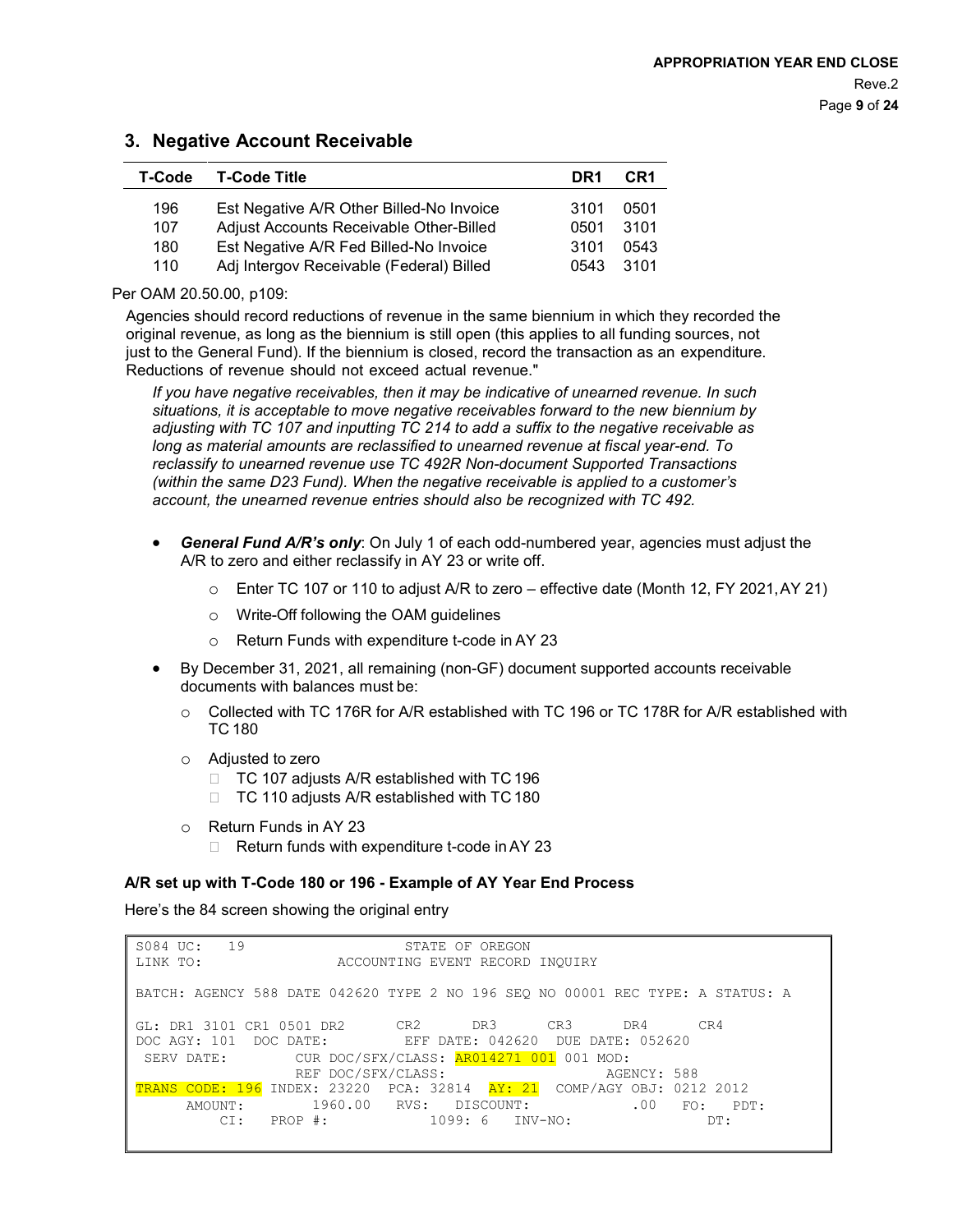And here is the 64 screen showing the status of the document:

| 19<br>S064 UC:<br>LINK TO:                                               | STATE OF OREGON<br>DOCUMENT RECORD INOUIRY  |               |             |
|--------------------------------------------------------------------------|---------------------------------------------|---------------|-------------|
|                                                                          | AGY: 588 DOC NO/SFX/CLASS: AR014271 001 001 |               |             |
| CREATE DATE: 042620 CLOSE DATE:<br>INQ TYPE: MC (MA, YA, MY, YY, MC, YC) |                                             |               |             |
| INO YEAR: 22 INO MONTH: 06                                               |                                             | DOC BALANCE:  | $1,960.00-$ |
| ВT<br>TITLE<br>01<br>ORIG AMOUNT                                         | <b>BT</b><br>AMOUNT<br>$1,960.00 -$         | TITLE         | AMOUNT      |
| F5-NEXT<br>$F1 - HELP$                                                   | F9-INTERRUPT                                | ENTER-INOUIRE | CLEAR-EXIT  |

The agency adjusts this A/R to zero in AY 21

| 19<br>S504 UC:<br>STATE OF OREGON                                           |  |
|-----------------------------------------------------------------------------|--|
| REVENUE/RECEIPTS TRANSACTION ENTRY<br>LINK TO:<br>NOTE: N                   |  |
| BATCH: AGENCY 588 DATE 120221 TYPE 2 NO 196 SEO NO 00001 MODE EDIT AND POST |  |
| EFF DATE: 120221 DUE DATE: 120221 SERV DATE:<br>DOC DATE:                   |  |
| CUR DOC/SFX: AR014274 001 REF DOC/SFX: AR014271 001 MOD:<br>AGENCY: 588     |  |
| TRANS CODE: 107                                                             |  |
| INDEX: 23220                                                                |  |
| AY: 21<br>PCA: 32814                                                        |  |
| COMP/AGY OBJ: 0212 2012                                                     |  |
| AMOUNT: 00000001960.00 RVS:<br>DESC:                                        |  |
| DOC COUNT: 00002 DOC AMT: 0000000000.00 DOC AGY: 588 FUND OVRD:             |  |
| F1-HELP F5-NEXT F7-DETAILS F12-HEADERS CLEAR-EXIT                           |  |

See the result of the TC 107 – the balance is now -0- (zero).

| 19<br>$S064$ $U$ C:<br>LINK TO: | STATE OF OREGON<br>DOCUMENT RECORD INQUIRY        |              |        |
|---------------------------------|---------------------------------------------------|--------------|--------|
|                                 | AGY: 588 DOC NO/SFX/CLASS: AR014271 001 001 AY 21 |              |        |
| CREATE DATE: 042620 CLOSE DATE: |                                                   |              |        |
|                                 | INQ TYPE: MC (MA, YA, MY, YY, MC, YC)             |              |        |
| INO YEAR: 22 INO MONTH: 06      |                                                   | DOC BALANCE: | .00    |
| <b>BT</b><br>TITLE              | <b>BT</b><br>AMOUNT                               | TITLE        | AMOUNT |
| ORIG AMOUNT<br>01               | $1,960.00 -$                                      |              |        |
| 02 ADJUSTMENT                   | 1,960.00                                          |              |        |

**Note:** If the original accounts receivable document was created with TC 180, the process for year end close is the same, except the adjustment T-Code is TC 110.

*This concludes Negative Account Receivable.*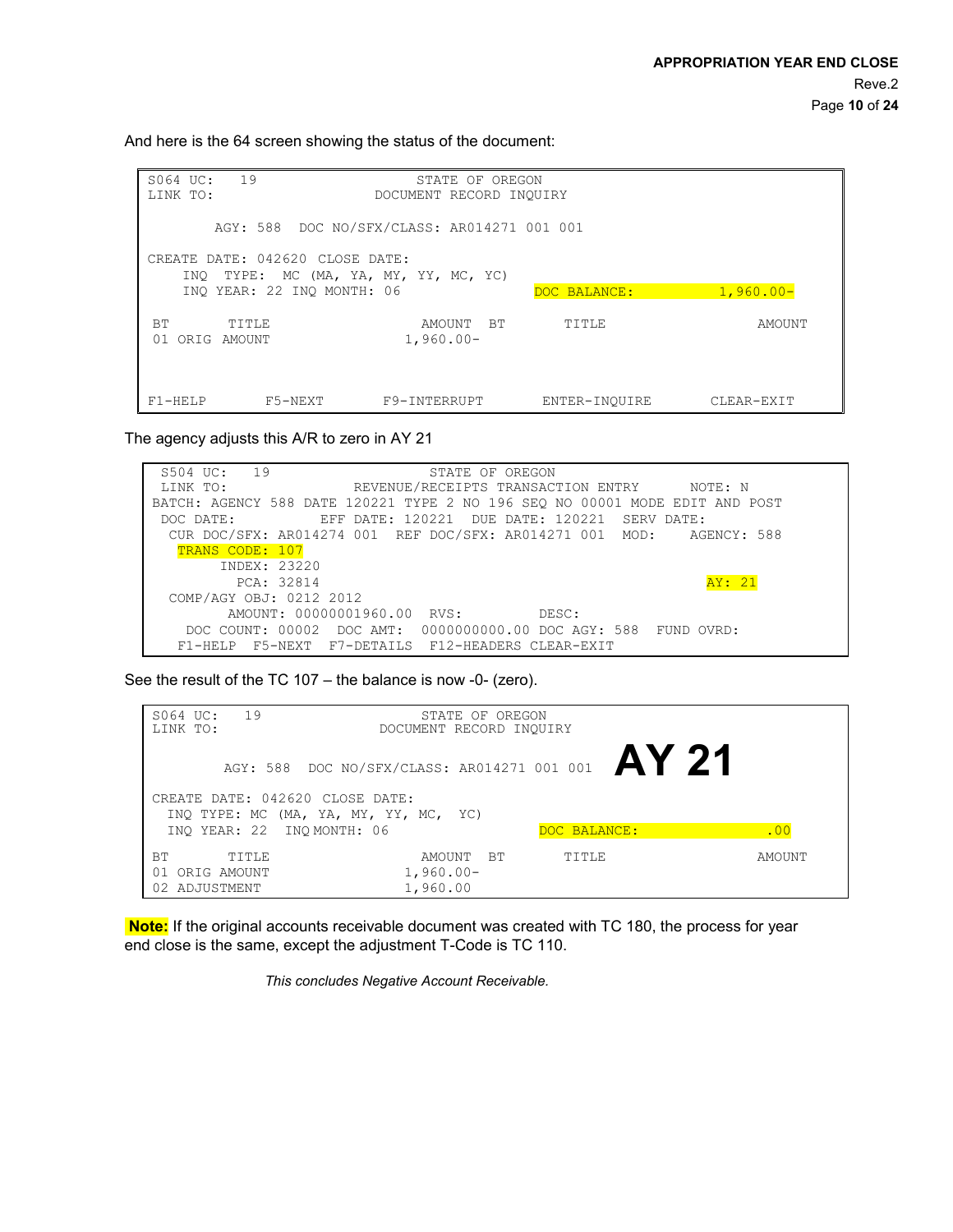# **4. Deposit Liability Account Receivable**

| T-Code | T-Code Title                           | DR1  | CR1   |
|--------|----------------------------------------|------|-------|
| 120    | Establish A/R Billed Deposit Liability | 0501 | -1551 |
| 123    | Adjust A/R Billed - Deposit Liability  | 0501 | 1551  |

- By December 31, 2021, all document supported accounts receivable documents with balances must be:
	- o Collected with TC 160
	- o Adjusted to zero
		- TC 123R adjusts A/R to zero
	- o Establish in AY 23
		- TC 120 establishes a new deposit liability A/R in the new AY
		- For inquiry purposes, put the AY 21 A/R number/suffix in the Ref Doc/Sfxfields
		- **There is NO document supported system connection between the AYs**

Here's the 84 screen showing the original entry

| 19<br>S084 UC:<br>LINK TO:                                                                            |                                                                             | ACCOUNTING EVENT RECORD INQUIRY | STATE OF OREGON |             |     |                    |  |
|-------------------------------------------------------------------------------------------------------|-----------------------------------------------------------------------------|---------------------------------|-----------------|-------------|-----|--------------------|--|
| BATCH: AGENCY 588 DATE 042620 TYPE 2 NO 196 SEO NO 00001 REC TYPE: A STATUS: A                        |                                                                             |                                 |                 |             |     |                    |  |
| GL: DR1 0501 CR1 1551 DR2 CR2 DR3 CR3 DR4<br>DOC AGY: 588 DOC DATE: EFF DATE: 042620 DUE DATE: 052620 |                                                                             |                                 |                 |             |     | CR4                |  |
| SERV DATE:<br>TRANS CODE: 120 INDEX: 23220 PCA: 32814 AY: 21 COMP/AGY OBJ:                            | CUR DOC/SFX/CLASS: <mark>AR014291 001</mark> 001 MOD:<br>REF DOC/SFX/CLASS: |                                 |                 | AGENCY: 588 |     |                    |  |
| AMOUNT :<br>CI:                                                                                       | PROP #:                                                                     | 2101.00 RVS: DISCOUNT:          | 1099: 6 INV-NO: |             | .00 | PDT:<br>FO:<br>DT: |  |

And here is the 64 screen showing the status of the document:

| 19<br>S064 UC:<br>STATE OF OREGON<br>LINK TO:<br>DOCUMENT RECORD INOUIRY |                                 |                                             |               |            |
|--------------------------------------------------------------------------|---------------------------------|---------------------------------------------|---------------|------------|
|                                                                          |                                 | AGY: 588 DOC NO/SFX/CLASS: AR014291 001 001 |               |            |
| INO                                                                      | CREATE DATE: 042620 CLOSE DATE: | TYPE: MC (MA, YA, MY, YY, MC, YC)           |               |            |
|                                                                          | INO YEAR: 22 INO MONTH: 06      |                                             | DOC BALANCE:  | 2,101.00   |
|                                                                          |                                 |                                             |               |            |
| <b>BT</b><br>TTTLE<br>ORIG AMOUNT<br>01                                  |                                 | <b>BT</b><br>AMOUNT<br>2,101.00             | TTTLE         | AMOUNT     |
| $F1 - HELP$                                                              | F5-NEXT                         | F9-INTERRUPT                                | ENTER-INOUIRE | CLEAR-EXIT |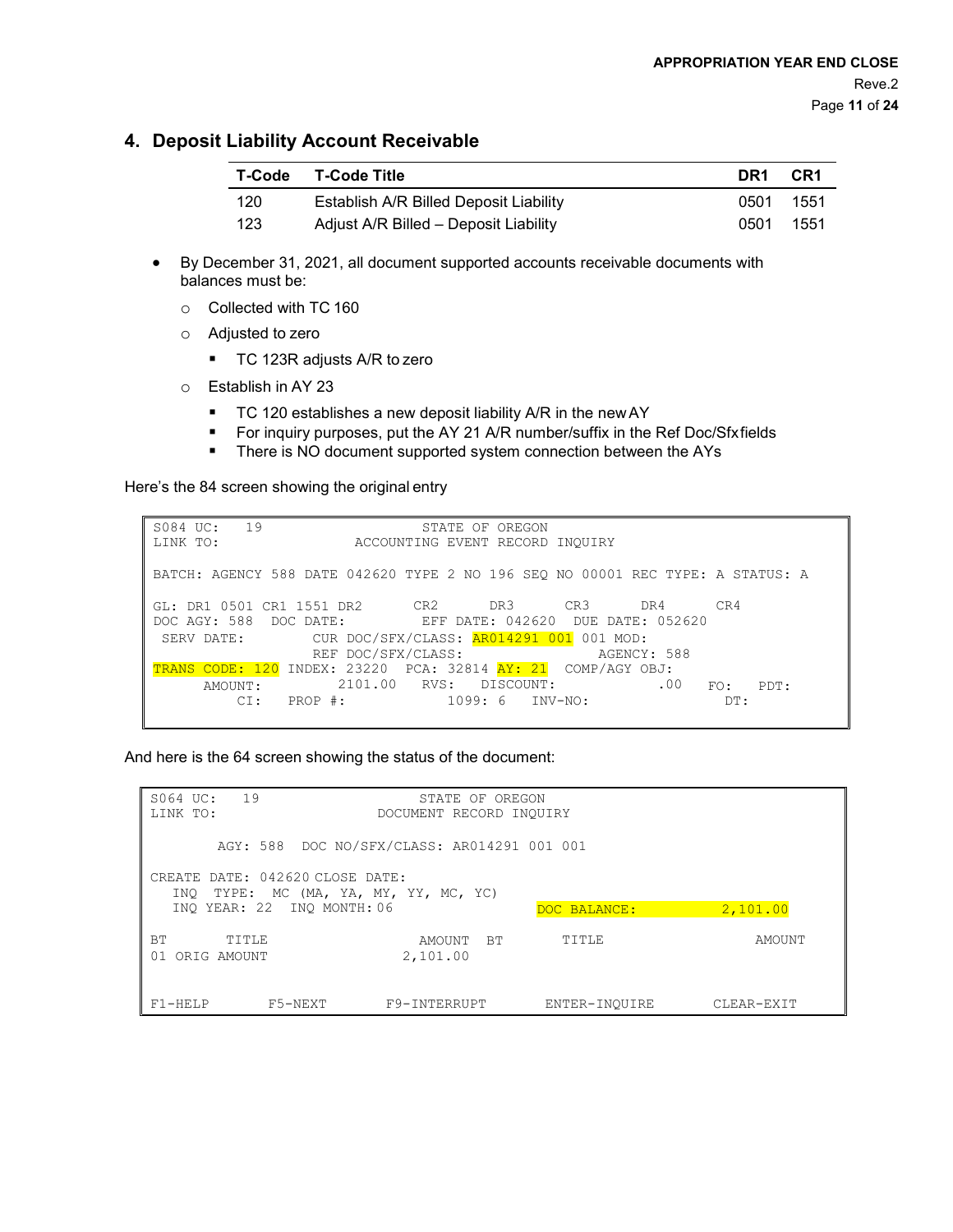The agency adjusts this A/R to zero in AY 21

S504 UC: 19 STATE OF OREGON<br>LINK TO: REVENUE/RECEIPTS TRANSAC REVENUE/RECEIPTS TRANSACTION ENTRY BATCH: AGENCY 588 DATE 120221 TYPE 2 NO 196 SEQ NO 00001 MODE EDIT AND POST DOC DATE: LEFT DATE: 120221 DUE DATE: 120221 SERV DATE: EFF DATE: 120221 DUE DATE: 120221 SERV DATE:<br>114304 001 REF DOC/SFX: AR014291 001 MOD: AGENCY: 588 CUR DOC/SFX: AR014304 001 REF DOC/SFX: AR014291 001 MOD: TRANS CODE: 123 INDEX: 23220 PCA: 32814 **AY: 21** COMP/AGY OBJ: AMOUNT: 00000002101.00 RVS: R DESC: ADJUST TO ZERO DOC COUNT: 00001 DOC AMT: 0000002101.00 DOC AGY: 588 FUND OVRD: F1-HELP F5-NEXT F7-DETAILS F12-HEADERS CLEAR-EXIT

See the result of the TC 123R – the balance is now -0- (zero).

| 19<br>S064 UC:<br>LINK TO:                                           | STATE OF OREGON<br>DOCUMENT RECORD INOUIRY  |              |        |
|----------------------------------------------------------------------|---------------------------------------------|--------------|--------|
|                                                                      | AGY: 588 DOC NO/SFX/CLASS: AR014291 001 001 |              |        |
| CREATE DATE: 042620 CLOSE DATE:<br>INO<br>INO YEAR: 22 INO MONTH: 06 | TYPE: MC (MA, YA, MY, YY, MC, YC)           | DOC BALANCE: | .00    |
| ВT<br>TITLE<br>ORIG AMOUNT<br>01<br>02 ADJUSTMENT                    | BT.<br>AMOUNT<br>2,101.00<br>2,101.00       | TITLE        | AMOUNT |

The agency then establishes the A/R as an AY 23 accounts receivable using TC 120.

**Note:** The AY 21 document number was used as the Ref Doc/Sfx to facilitate Datamart queries. The original Due Date from the previous A/R transaction must be used to ensure proper aging.

| S504 UC:<br>STATE OF OREGON                                                 |
|-----------------------------------------------------------------------------|
| REVENUE/RECEIPTS TRANSACTION ENTRY                                          |
| BATCH: AGENCY 588 DATE 120221 TYPE 2 NO 196 SEO NO 00002 MODE EDIT AND POST |
| EFF DATE: 120221 DUE DATE: <mark>052620</mark><br>SERV DATE:<br>DOC DATE:   |
| CUR DOC/SFX: AR014315 001 REF DOC/SFX: AR014291 MOD: AGENCY: 588            |
| 001 TRANS CODE: 120                                                         |
| INDEX: 23220                                                                |
| PCA: 32814<br>AY: 23                                                        |
| COMP/AGY OBJ:                                                               |
| DESC: RE-ESTABLISH DEP LIAB A/R<br>AMOUNT:<br>RVS:                          |
| 00000002101.00 DOC COUNT: 0000002101.00 DOC AGY: 101 FUND OVRD:             |
|                                                                             |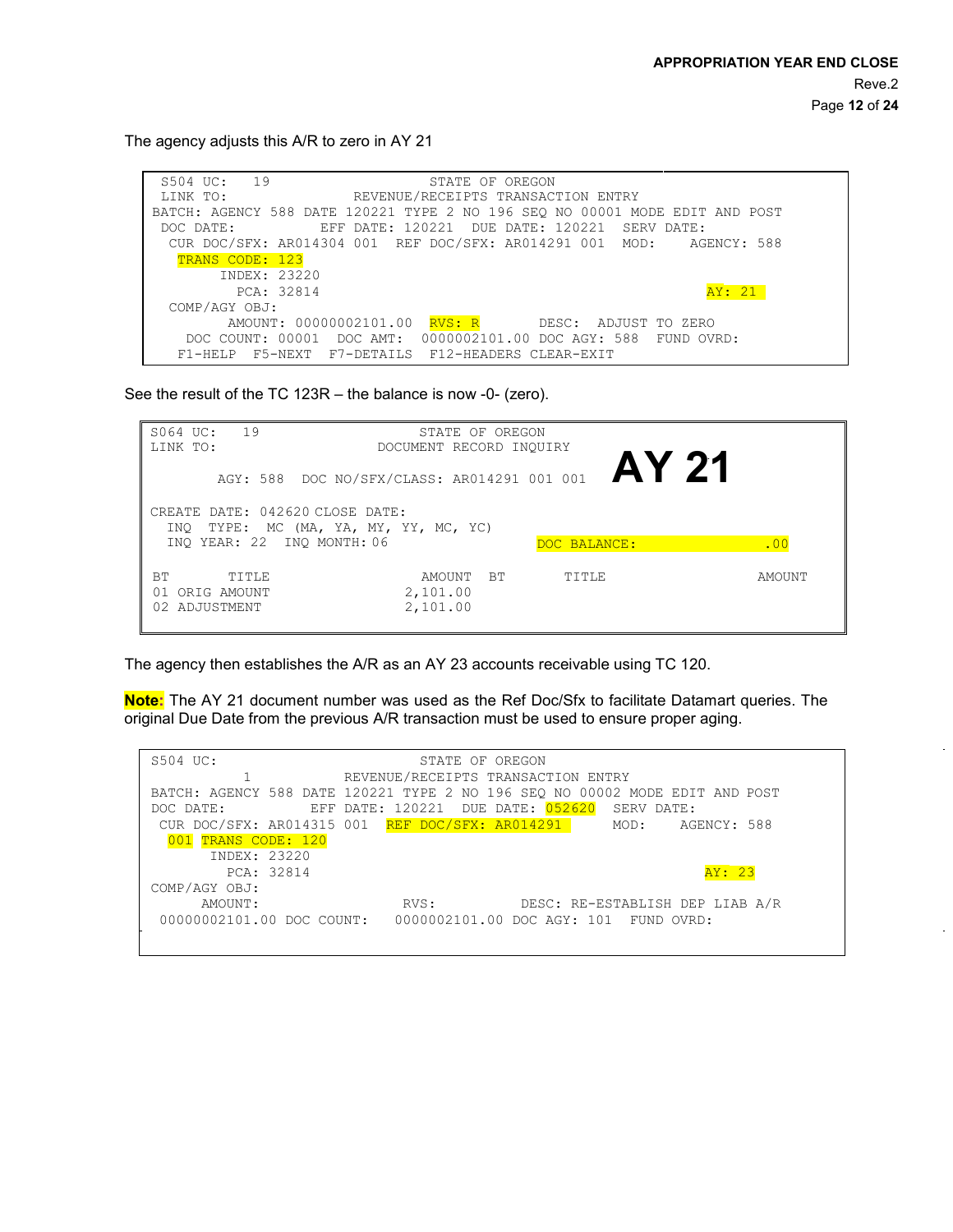And here is the 64 screen showing the balance for the AY 23 accounts receivable document.

| 19<br>S064 UC:                          | STATE OF OREGON                 |                 |            |
|-----------------------------------------|---------------------------------|-----------------|------------|
| LINK TO:                                | DOCUMENT RECORD INOUIRY         |                 |            |
| AGY: 588 DOC NO/SFX/CLASS: AR014315 001 |                                 | <b>OO1 AY23</b> |            |
| CREATE DATE: 120221 CLOSE DATE:         |                                 |                 |            |
| INQ TYPE: MC (MA, YA, MY, YY, MC, YC)   |                                 |                 |            |
| INO YEAR: 22 INO MONTH: 06              |                                 | DOC BALANCE:    | 2,101.00   |
| <b>BT</b><br>TITLE<br>ORIG AMOUNT<br>01 | <b>BT</b><br>AMOUNT<br>2,101.00 | TITLE           | AMOUNT     |
| F5-NEXT<br>$F1 - HELP$                  | F9-INTERRUPT                    | ENTER-INOUIRE   | CLEAR-EXIT |

*This concludes Deposit Liability Account Receivable.*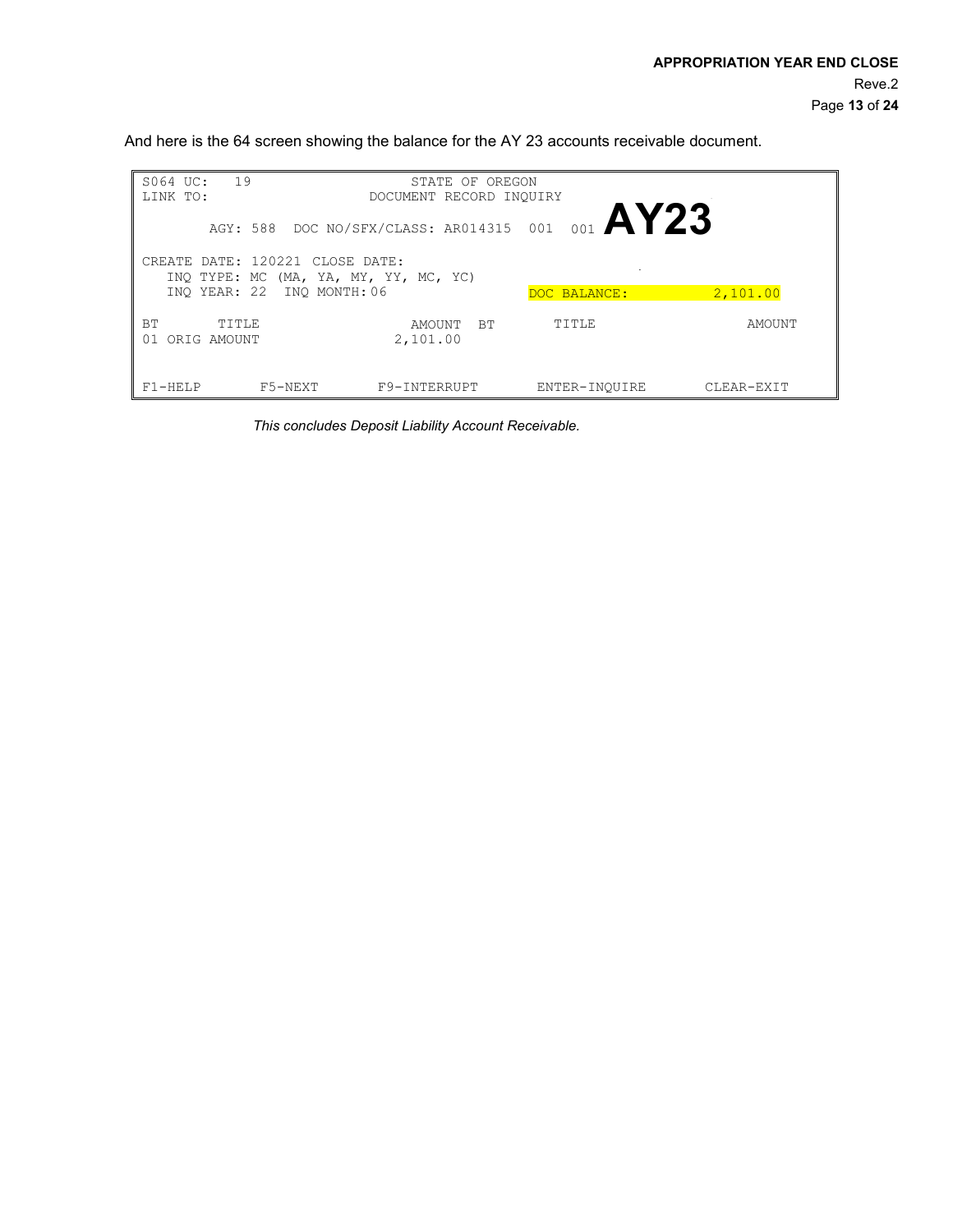# **5. Other Receivables**

| <b>Establish T-Codes</b> |                                           |                 |                 |                      |
|--------------------------|-------------------------------------------|-----------------|-----------------|----------------------|
| -Code                    | <b>T-Code Title</b>                       | DR <sub>1</sub> | CR <sub>1</sub> | <b>Alternate GLs</b> |
| 101                      | Estblsh Intergov Rec(Fed) Billed Invoice  | 0543            | 3101            |                      |
| 102                      | Est Intergov Rec (Local) Billed Invoice   | 0547            | 3101            |                      |
| 103                      | Establish A/R Other Billed-Invoice        | 0501            | 3101            |                      |
| 121                      | Est Interest Receivable - Other Billed    | 0574            | 3101            |                      |
| 188                      | Est Rec (Fed) Billed-Grant/Proj/CMIA      | 0543            | 3101            |                      |
| 193                      | Est Rec (Oth) Billed-Grant/Proj/CMIA      | 0501            | 3101            |                      |
| 197                      | Est Intergov Rec(Fed) Billed-No Invoice   | 0543            | 3101            |                      |
| 198                      | Est Intergov Rec(Local) Billed-No Invoice | 0547            | 3101            |                      |
| 199                      | Establish A/R Other Billed-No Invoice     | 0501            | 3101            |                      |

### **Adjust to Zero T-Codes**

| T-Code | T-Code Title                             | DR <sub>1</sub> | CR <sub>1</sub> | <b>Alternate GLs</b> |
|--------|------------------------------------------|-----------------|-----------------|----------------------|
| 107    | Adjust Accounts Receivable Other-Billed  | 0501            | 3101            |                      |
| 110    | Adj Intergov Receivable (Federal) Billed | 0543            | 3101            |                      |
| 111    | Adj Intergov Receivable (Local) Billed   | 0547            | 3101            |                      |
| 122    | Adjust Interest Receivable-Other Billed  | 0574            | 3101            |                      |
|        | Reclass (zero out) Prior AY T-Codes      |                 |                 |                      |
| T-Code | T-Code Title                             | DR <sub>1</sub> | CR <sub>1</sub> | <b>Alternate GLs</b> |
| 118    | Reclass Accounts Receivable - Prior Ay   | 3101            | $- -$           | 0501, 0543,          |
|        |                                          |                 |                 | 0547, 0574           |
|        | <b>Reclass into new AY T-Codes</b>       |                 |                 |                      |

|     | T-Code T-Code Title                                                                                         | DR1                      | <b>CR1</b> Alternate GLs        |
|-----|-------------------------------------------------------------------------------------------------------------|--------------------------|---------------------------------|
| 213 | Accounts Recv-Add Sfx To Document<br>(once saved, please do not delete or change<br>T-Code 213 transaction) | $\overline{\phantom{a}}$ | 3101  0501, 0543,<br>0547, 0574 |

Group the remaining document supported positive A/Rs by comptroller general ledger (GL).

- GL 0501, 0543, 0547 and 0574 are handled with the same process.
- *General Fund A/Rs only*: On July 1 of each odd-numbered year, agencies must adjust the A/R to zero and either reclassify in AY 23 or write off.
	- o Enter T-Code 107R, 110R or 118 to adjust the A/R to zero effective date (Month 12, FY 2021, AY 21)
	- o Accrual entry per SARS guidance
	- o T-Code 213 to reclassify into AY 23 effective date 07/01/21,AY 23 (once saved, please do not delete or change T-Code 213 transaction)
	- o OR
	- o Write-Off following the OAM guidelines.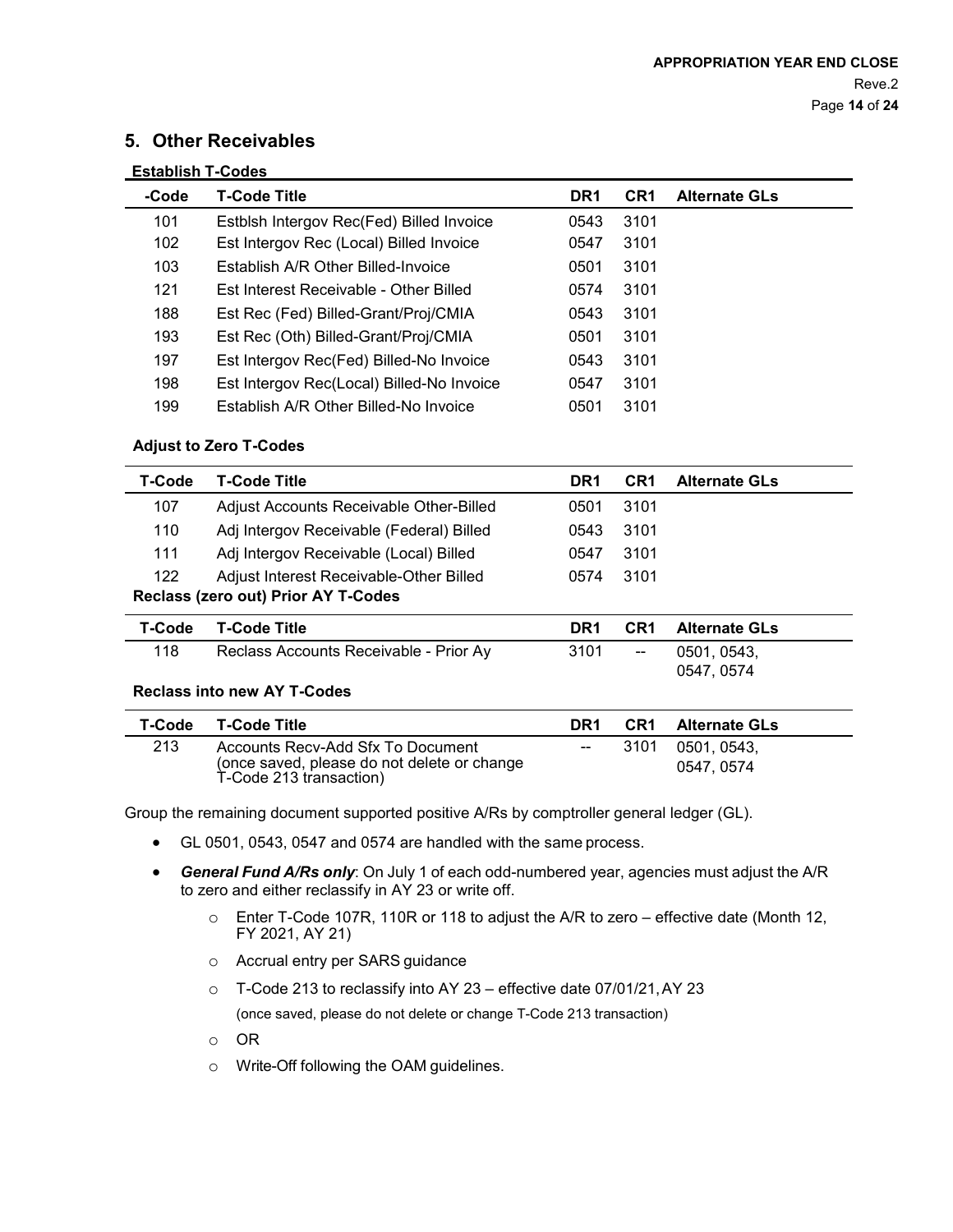- By December 31, 2021 all of these document supported accounts receivable documents with balances must be:
	- o Collected with TC 176, 178, 179 or 147
	- o Adjusted to zero
	- $\circ$  Reclassified into AY 23<br>There is a documer
		- There is a document supported system connection between theAYs
- By GL grouping, enter the 'Adjust to Zero' T-Code then the 'Reclassify' T-Code, within the same new A/R document number.
	- o Adjust to zero with TC 118 or the regular adjustmentT-Code
	- o Reclassify
		- $\Box$  Change the Ref Doc Sfx to the next sequential suffix for the Ref Doc
			- $\triangleright$  If the original AY has only one suffix, the suffix for the new AY will be 002
			- $\triangleright$  If the original AY has five suffices, the beginning suffix for the new AY will be 006
			- $\triangleright$  Always check the 64 screen to determine the next available suffix
		- $\Box$  TC 213 to reclassify to the new AY (once saved, please do not delete or change T-Code 213 transaction)

The old A/R number plus the new suffix will be used in AY 23 for inquiry, adjustment and payment. There is a document supported connection between the two AY's.

#### **GL 0501 – Original TC 199 – Example of AY Year End Process**

Here's the 84 screen showing the original entry

| S084 UC: 19<br>STATE OF OREGON                                                             |
|--------------------------------------------------------------------------------------------|
| LINK TO: ACCOUNTING EVENT RECORD INQUIRY                                                   |
|                                                                                            |
| BATCH: AGENCY 588 DATE 022720 TYPE 2 NO 002 SEO NO 00001 REC TYPE: A STATUS: A             |
|                                                                                            |
| GL: DR1 0501 CR1 3101 DR2 CR2 DR3 CR3 DR4 CR4                                              |
| DOC AGY: 588 DOC DATE: EFF DATE: 022720 DUE DATE: 092720                                   |
| SERV DATE: CUR DOC/SFX/CLASS: AR014255 001 001 MOD:                                        |
| REF DOC/SFX/CLASS: AGENCY: 588                                                             |
| TRANS CODE: 199 INDEX: 11104 PCA: 16502 AY: 21 COMP/AGY OBJ: 1105 2715                     |
| AMOUNT: 1581.75 RVS: DISCOUNT: 00 FO: PDT:                                                 |
| CI: PROP #: $1099$ : INV-NO: DT:                                                           |
| VEND/MC: 1936001869 000 DESC:                                                              |
| NAME: OREGON PUBLIC EMPLOYEES RETIREMENT SYSTEM CONT NO: CITY:                             |
| PORTLAND ST: OR ZIP: 97208 2127 RTI:                                                       |
| PMT-NO: DT: AP NO: 34201 FUND: 3400 AGY GL:                                                |
| GRANT NO/PH: 411200 07 SUB GRANTEE: PROJ NO/PH:                                            |
|                                                                                            |
| MPCD: AGY CD-1: 0003 2: 3: CASH FUND: 10401<br>G38-TRANSFER: PMT TYPE: INT TM: 0.000 BANK: |
| DISC-DT: TM: PEN-DT: TM: PEN AMT: .00                                                      |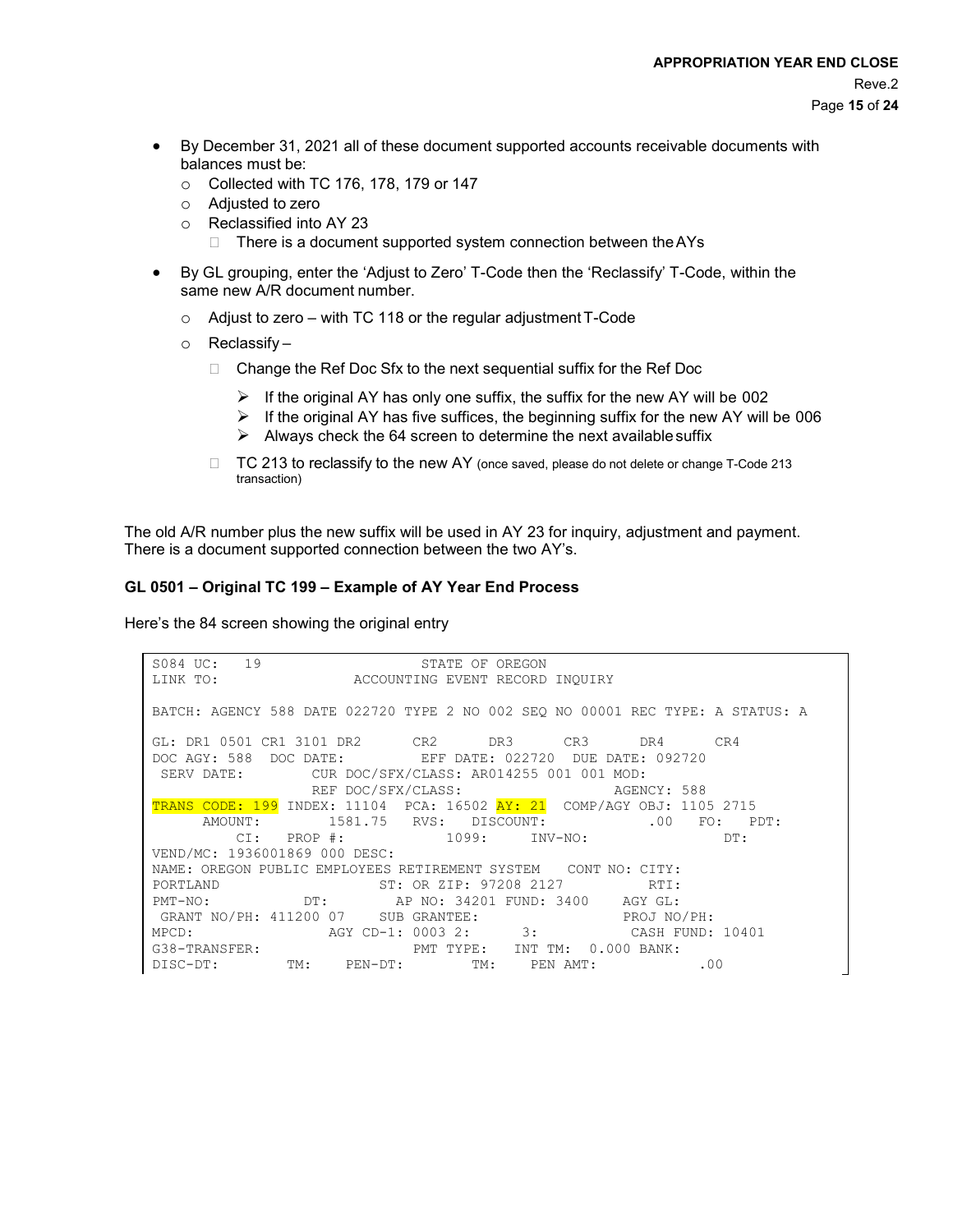And here's the 64 screen showing the document status

| 19<br>S064 UC:<br>STATE OF OREGON<br>LINK TO:<br>DOCUMENT RECORD INQUIRY |                                             |                                 |               |            |  |  |  |
|--------------------------------------------------------------------------|---------------------------------------------|---------------------------------|---------------|------------|--|--|--|
|                                                                          | AGY: 588 DOC NO/SFX/CLASS: AR014255 001 001 |                                 |               |            |  |  |  |
| CREATE DATE: 022720 CLOSE DATE:                                          | INO TYPE: MC (MA, YA, MY, YY, MC, YC)       |                                 |               |            |  |  |  |
|                                                                          | INO YEAR: 22 INO MONTH: 06                  |                                 | DOC BALANCE:  | 1,581.75   |  |  |  |
| <b>BT</b><br>TITLE<br>01<br>ORIG AMOUNT                                  |                                             | <b>BT</b><br>AMOUNT<br>1,581.75 | TITLE         | AMOUNT     |  |  |  |
| $F1 - HELP$                                                              | F5-NEXT                                     | F9-INTERRUPT                    | ENTER-INOUIRE | CLEAR-EXIT |  |  |  |

The agency uses the adjustment T-Code 107R to adjust the balance of this accounts receivable document to zero:

| S504 UC: 19<br>S504 UC: 19<br>LINK TO:             REVENUE/RECEIPTS TRANSACTION ENTRY |  |  |  |  |  |
|---------------------------------------------------------------------------------------|--|--|--|--|--|
|                                                                                       |  |  |  |  |  |
| BATCH: AGENCY 588 DATE 120221 TYPE 2 NO 002 SEQ NO 00001 MODE EDIT AND POST           |  |  |  |  |  |
| EFF DATE: 120221 DUE DATE: 120221 SERV DATE:<br>DOC DATE:                             |  |  |  |  |  |
| CUR DOC/SFX: AR014270 001 REF DOC/SFX: AR014255 001 MOD: AGENCY: 588                  |  |  |  |  |  |
| TRANS CODE: 107                                                                       |  |  |  |  |  |
| INDEX: 11104                                                                          |  |  |  |  |  |
| PCA: 16502<br>AY: 21                                                                  |  |  |  |  |  |
| COMP/AGY OBJ: 1105 2715                                                               |  |  |  |  |  |
| AMOUNT: 000000001581.75 RVS: R DESC: ZERO OUT                                         |  |  |  |  |  |
| DOC COUNT: 00002 DOC AMT: 0000000000.00 DOC AGY: 588 FUND OVRD:                       |  |  |  |  |  |
| VEND/MC: 1936001869 000 NM: OREGON PUBLIC EMPLOYEES RETIREMENT SYSTEM                 |  |  |  |  |  |
| PMT TYPE: INT:<br>ADD1: PO BOX 2127                                                   |  |  |  |  |  |
| ADD2:<br>BANK:                                                                        |  |  |  |  |  |
| DISC DT: TM: ADD3:                                                                    |  |  |  |  |  |
| PEN DT: TM: CITY: PORTLAND ST: OR ZIP: 97208 2127                                     |  |  |  |  |  |
| PEN AMT: CHECK #: DEPOSIT #:                                                          |  |  |  |  |  |
| G38: APPN NO: 34201 FUND: 3400 GL ACCT/AGY:                                           |  |  |  |  |  |
| GRANT NO/PH: 411200 07 SUB GRANTEE: PROJ NO/PH:                                       |  |  |  |  |  |
| MPCD: $AGY CD-1: 0003 2: 3: RTI:$                                                     |  |  |  |  |  |
|                                                                                       |  |  |  |  |  |
|                                                                                       |  |  |  |  |  |
| F1-HELP F5-NEXT F7-DETAILS F12-HEADERS CLEAR-EXIT                                     |  |  |  |  |  |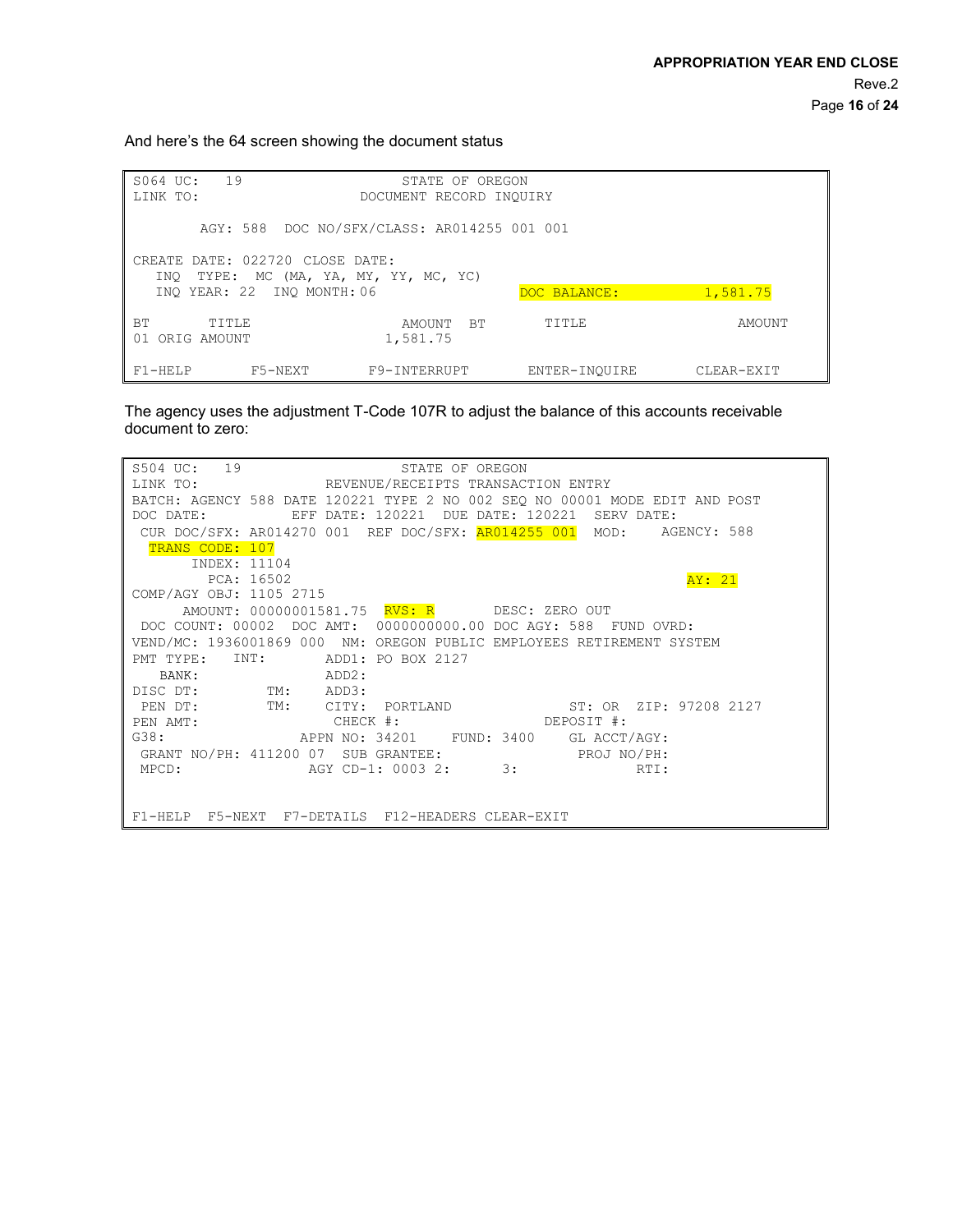They then 'reclassify' the A/R into the new appropriation year with TC 213, and the next sequential suffix for the A/R (once saved, please do not delete or change TC 213 transaction) Note: The original Due Date from the previous A/R transaction must be used to ensure proper aging.

| S504 UC: 19<br>STATE OF OREGON                                               |
|------------------------------------------------------------------------------|
| LINK TO: REVENUE/RECEIPTS TRANSACTION ENTRY                                  |
| BATCH: AGENCY 588 DATE 120221 TYPE 2 NO 002 SEO NO 00002 MODE EDIT AND POST  |
| DUE DATE: <mark>092720</mark><br>EFF DATE: 120221<br>SERV DATE:<br>DOC DATE: |
| CUR DOC/SFX: AR014270 002 REF DOC/SFX: AR014255 002 MOD: AGENCY: 588         |
| TRANS CODE: 213                                                              |
| INDEX: 11104                                                                 |
| AY: 23<br>PCA: 16502                                                         |
| COMP/AGY OBJ: 1105 2715                                                      |
| AMOUNT: 00000001581.75 RVS: DESC: ADD NEW SUFFIX                             |
| DOC COUNT: 00002 DOC AMT: 0000000000.00 DOC AGY: 588 FUND OVRD:              |
| G38:<br>APPN NO: 34201 FUND: 3400 GL ACCT/AGY: 0501                          |
| GRANT NO/PH: 411200 07 SUB GRANTEE:<br>PROJ NO/PH:                           |
| $\overline{\phantom{a}}$ 3:<br>AGY CD-1: 0003 2:<br>MPCD:<br>RTI:            |
|                                                                              |
| F5-NEXT F7-DETAILS F12-HEADERS CLEAR-EXIT<br>$F1 - HELP$                     |

**Note:** The same 'Cur Doc' was used for both transactions, the 'Doc Amt' is zero. This helps ensure the transactions are done correctly.

After the adjustment of the AY 21 receivable to zero, here is the 64 screen:

| 19<br>S064 UC:<br>LINK TO:                                                                    | STATE OF OREGON<br>DOCUMENT RECORD INQUIRY |
|-----------------------------------------------------------------------------------------------|--------------------------------------------|
| AGY: 588 DOC NO/SFX/CLASS: AR014255 001 001<br>CREATE DATE: 022720 CLOSE DATE:                | AY 21                                      |
| INQ TYPE: MC (MA, YA, MY, YY, MC, YC)<br>INO YEAR: 22 INOMONTH: 06                            | DOC BALANCE:<br>.00                        |
| <b>BT</b><br>TITLE<br>AMOUNT<br>1,581.75<br>ORIG AMOUNT<br>01<br>$1,581.75-$<br>02 ADJUSTMENT | TITLE<br><b>BT</b><br>AMOUNT               |

And here is the 64 screen after the reclassification of the AY 21 receivable in AY 23:

| 19<br>S064 UC:<br>LINK TO:                                  | STATE OF OREGON<br>DOCUMENT RECORD INQUIRY |              |          |  |  |
|-------------------------------------------------------------|--------------------------------------------|--------------|----------|--|--|
| <b>AY 23</b><br>AGY: 588 DOC NO/SFX/CLASS: AR014255 002 001 |                                            |              |          |  |  |
| CREATE DATE: 120221 CLOSE DATE:<br>INO                      | TYPE: MC (MA, YA, MY, YY, MC, YC) INQ      |              |          |  |  |
| YEAR: 22 INQ MONTH: 06                                      |                                            | DOC BALANCE: | 1,581.75 |  |  |
| <b>BT</b><br>TTTLE<br>01 ORIG AMOUNT                        | <b>BT</b><br>AMOUNT<br>1,581.75            | TITLE        | AMOUNT   |  |  |

*This concludes Other Receivables.*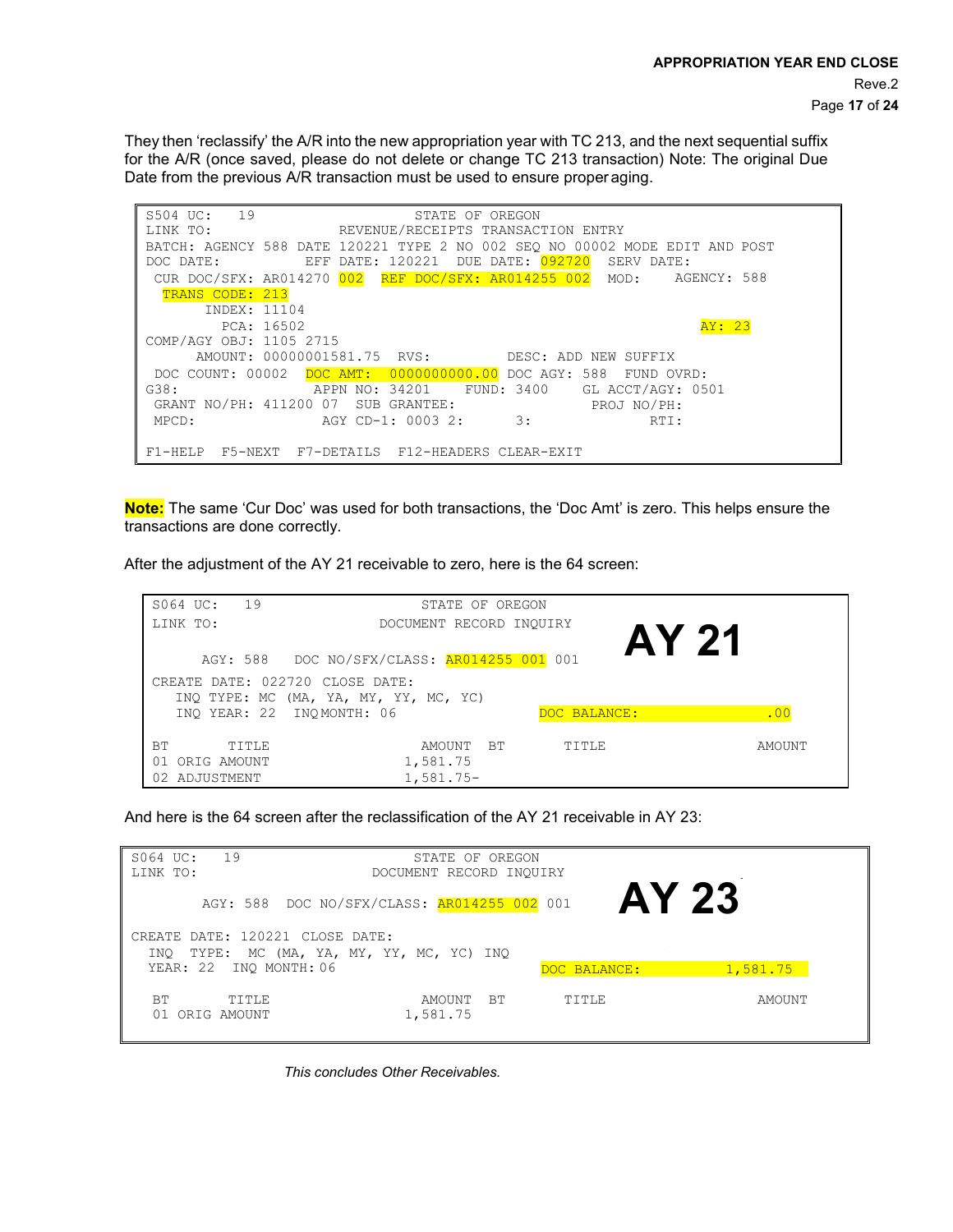|                                      |                                                                                                                                                                         |                                                                                                                                                       | Entries by December 31, 2021                                                                                                                          |                                                                                                                                                                |                                                                                                                                                       |
|--------------------------------------|-------------------------------------------------------------------------------------------------------------------------------------------------------------------------|-------------------------------------------------------------------------------------------------------------------------------------------------------|-------------------------------------------------------------------------------------------------------------------------------------------------------|----------------------------------------------------------------------------------------------------------------------------------------------------------------|-------------------------------------------------------------------------------------------------------------------------------------------------------|
| <b>Types of</b><br><b>Receivable</b> | <b>GL Accounts</b>                                                                                                                                                      | <b>Established</b><br>in AY 21                                                                                                                        | Collect /<br>Cash<br><b>Receipt</b>                                                                                                                   | <b>Adjust to zero</b>                                                                                                                                          | If appropriate,<br>re-establish in<br>AY 23                                                                                                           |
| Transfer In A/R                      | dr 0501 cr 3150                                                                                                                                                         | <b>TC 174-no</b><br>invoice<br>TC 109-invoice                                                                                                         | <b>TC 173</b><br>TC 173                                                                                                                               | <b>TC 171R</b><br><b>TC 171R</b>                                                                                                                               | <b>TC 174</b><br><b>TC 109</b>                                                                                                                        |
| Reduction<br>of Expense<br>A/R       | dr 0501 cr 3503                                                                                                                                                         | <b>TC 135</b>                                                                                                                                         | <b>TC 137</b>                                                                                                                                         | <b>TC 136R</b>                                                                                                                                                 | TC 199 * for<br>Non-General<br>Fund<br>TC 120 * for<br><b>General Fund</b>                                                                            |
| Negative A/R                         | dr 3101 cr 0501<br>dr 3101 cr 0543                                                                                                                                      | <b>TC 196</b><br><b>TC 180</b>                                                                                                                        | <b>TC 176R</b><br><b>TC 178R</b>                                                                                                                      | <b>TC 107</b><br><b>TC 110</b>                                                                                                                                 | TC 214**<br>TC 214**                                                                                                                                  |
| Deposit<br>Liability A/R             | dr 0501 cr 1551                                                                                                                                                         | <b>TC 120</b>                                                                                                                                         | <b>TC 160</b>                                                                                                                                         | <b>TC 123R</b>                                                                                                                                                 | <b>TC 120</b>                                                                                                                                         |
| Other A/R's                          | dr 0501 cr 3101<br>dr 0501 cr 3101<br>dr 0501 cr 3101<br>dr 0547 cr 3101<br>dr 0547 cr 3101<br>dr 0543 cr 3101<br>dr 0543 cr 3101<br>dr 0543 cr 3101<br>dr 0574 cr 3101 | <b>TC 199</b><br><b>TC 193</b><br><b>TC 103</b><br><b>TC 198</b><br><b>TC 102</b><br><b>TC 188</b><br><b>TC 197</b><br><b>TC 101</b><br><b>TC 121</b> | <b>TC 176</b><br><b>TC 176</b><br><b>TC 176</b><br><b>TC 179</b><br><b>TC 179</b><br><b>TC 178</b><br><b>TC 178</b><br><b>TC 178</b><br><b>TC 147</b> | TC 107R or 118<br>TC 107R or 118<br>TC 107R or 118<br>TC 111R or 118<br>TC 111R or 118<br>TC 110R or 118<br>TC 110R or 118<br>TC 110R or 118<br>TC 122R or 118 | <b>TC 213</b><br><b>TC 213</b><br><b>TC 213</b><br><b>TC 213</b><br><b>TC 213</b><br><b>TC 213</b><br><b>TC 213</b><br><b>TC 213</b><br><b>TC 213</b> |

# **Accounts Receivable Documents in Table Format**

**After December 31, 2021 (Biennium is closed),** no entries can be made to the Accounts Receivable, contact your SFMS Analyst for assistance.

\* Reduction of Expense Accounts Receivable should not be moved forward to the new biennium. If appropriate, a new receivable is established in the new AY with TC 199 for Non-General Fund and TC 120 for General Fund.

\*\* Negative Accounts Receivable should not be moved forward to the new biennium.

Reduction of Revenue should be recorded in the same AY as original revenue was recorded as long as biennium is still open. By December 31, 2021, adjust negative receivable to zero and return the funds. If biennium is closed, use Expenditure T-Code to return the funds.

If you have negative receivables, then it may be indicative of unearned revenue. In such situation, it is acceptable to move negative receivables forward to the new biennium by adjusting with TC 107 and inputting TC 214 to add a suffix to the negative receivable as long as material amounts are reclassified to unearned revenue at fiscal year-end. To reclassify to unearned revenue use TC 492R Non-document Supported Transactions (within the same D23 Fund). When the negative receivable is applied to a customer's account, the unearned revenue entries should also be recognized with TC 492.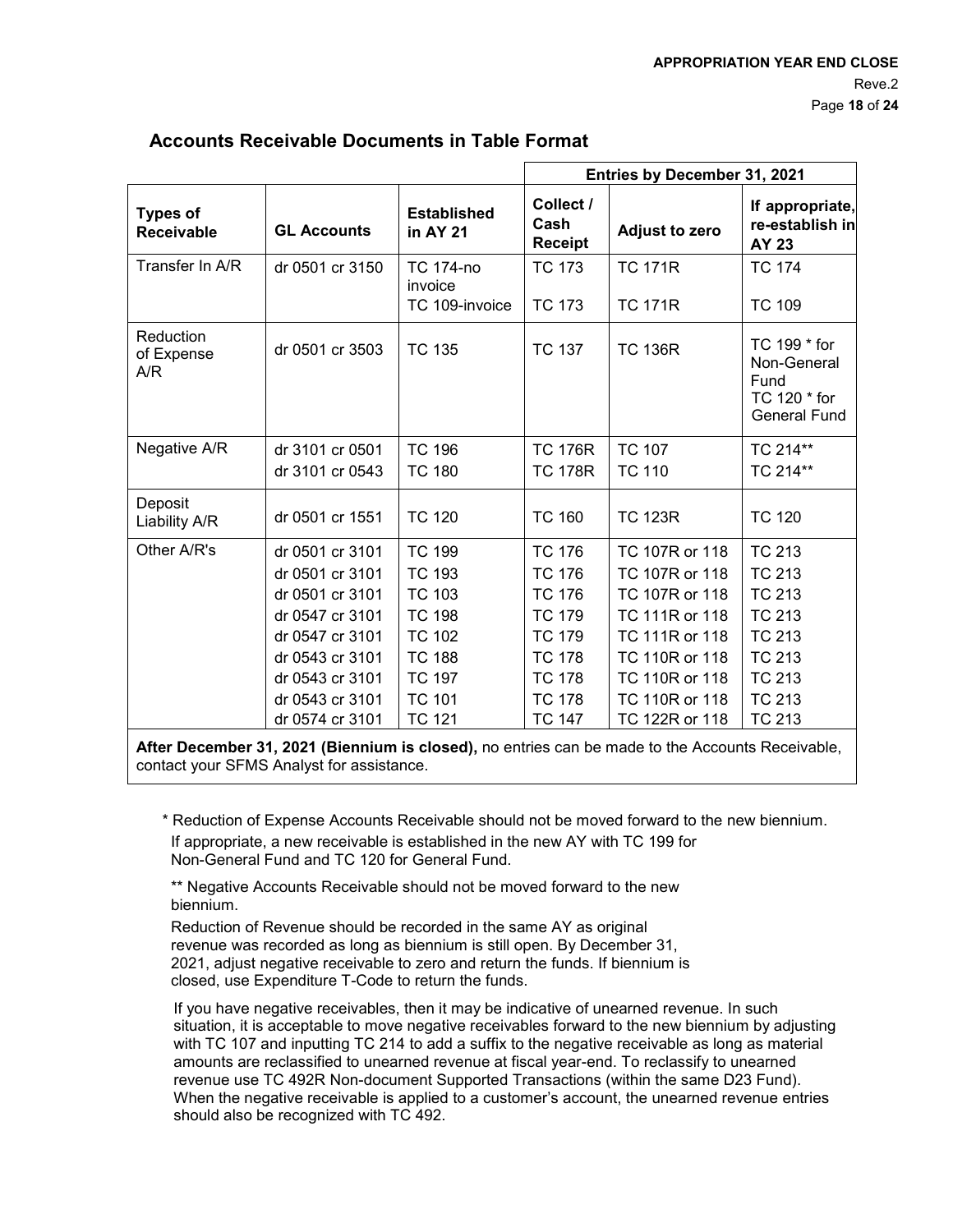# **B. Non-Receivable Documents (GL 0573, 1604 and 1550)**

Agencies are allowed to make liquidating entries to prior biennium Unreimbursed Advances (GL 0573), Unearned Revenues (GL 1604), and Deposit Liabilities (GL 1550) balances using the current AY. An AY cannot be skipped, i.e. an AY 21 document can be liquidated in AY 23 after AY 21 is closed but an AY 19 document cannot be liquidated in AY 23 after AY 21 is closed. Work with your SFMS analyst to clear AY 19 documents and request to have the old appropriation temporarily opened (if appropriate). Since the entries to establish GL 0573, GL 1604 and GL 1550 post only to balance sheet accounts, not revenue or expenditure, the mismatch between establishing (BT01\*) and liquidating/paying/collecting (BT03\* & BT04\*) these documents in different AYs is acceptable. Adjustment transactions (BT02\*) are not allowed to process after the appropriation is closed.

\* The Balance Types (BT 01, 02, 03 & 04) can be seen on the 64screen Document Record Inquiry.

**Items Needed** (see Report Guide when ordering these reports)**:**

- **DAFR8680** Detail Account Activity By Fund Report- **for UnreimbursedAdvances** Criteria: Appn Year 21, GL Acct: 0573 for Unreimbursed Advances
- **DAFR8680** Detail Account Activity By Fund Report- **for UnearnedRevenues** Criteria: Appn Year 21, GL Acct: 1604 for Unearned Revenue
- **DAFR6590** Outstanding Deposit Liabilities-Document Supported. Criteria: Appn Year 21, Period: CM

## **1. Unreimbursed Advances – GL 0573 (TAdocuments)**

### **Entries by December 31, 2021:**

- Advance was issued with TC 223, AY 21.
- Use TC 150 to liquidate/collect an Advance (money collected), AY21.
- Use TC 229 to liquidate an Advance (money not collected) and TC 230 to recognize the expenditure, AY 21.
- Use TC 434 (AY 21) / 435 (AY 23) to liquidate and move forward to current biennium, TA document will become a BT document.

### **Entries after December 31, 2021:**

- Use TC 150 to liquidate/collect an Advance (money collected), AY 23.
- Use TC 229/230 to liquidate an Advance (money not collected) and recognize the expenditure, AY 23.
- Use TC 434 (AY 21) / 435 (AY 23) to liquidate and move forward to current biennium, TA document will become a BT document. TC 434 is a BT02 adjustment transaction, must open old AY appn temporarily while entries are made.

For older biennium Unreimbursed Advance documents, work with your SFMS analyst to have the old appropriation temporarily opened (if appropriate) while the entries are made.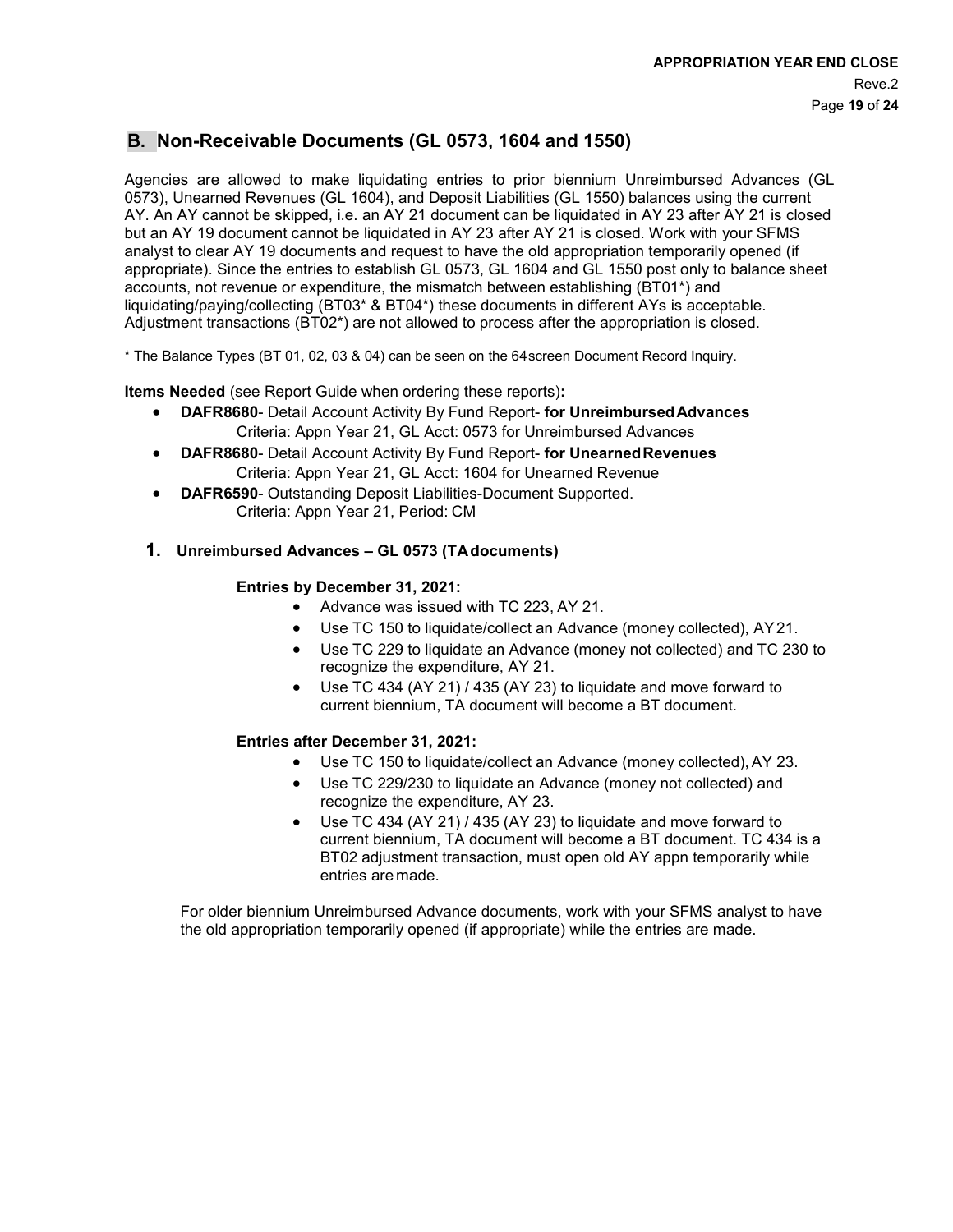#### **2. Unearned Revenues – GL 1604 (CR documents)**

#### **Entries by December 31, 2021:**

- Deposit was recorded with TC 170, AY 21.
- Use TC 493 to record earned Revenue, AY 21.
- Use TC 443 (AY 21) / 444 (AY 23) to liquidate and re-establish CR in current biennium. On TC 444 transaction, Ref Doc field, enter the Unearned Revenue document and the next sequential suffix.

#### **Entries after December 31, 2021:**

- Use TC 493 to record earned Revenue, AY 23.
- Use TC 443 (A Y21) / 444 (AY 23) to liquidate and re-establish CR in current biennium. TC 443 is BT02 adjustment transaction, must open old AY appn temporarily while entries are made. On TC 444 transaction, Ref Doc field, enter the Unearned Revenue document and the next sequential suffix.

For older biennium Unearned Revenue documents, work with your SFMS analyst to have the old appropriation temporarily opened (if appropriate) while the entries are made.

#### **3. Deposit Liabilities – GL 1550 (DL documents)**

#### **Entries by December 31, 2021:**

- Deposit was recorded with TC 165, AY 21.
- Use TC 168R to adjust Deposit Liability, A Y21 and reclassify it to another GL using deposit reconciliation t-code.
- Use TC 398/399 to re-class Deposit Liability to Revenue,AY 21.
- Use TC 290 to return money to Depositor,AY 21.
- Use TC 430 (AY 21) / 431 (AY 23) to liquidate and re-establish new DL in current biennium. On TC 431 transaction, Ref Doc field, enter the Deposit Liability document and the next sequential suffix.

#### **Entries after December 31, 2021:**

- No adjustment; cannot use TC 168R.
- Use TC 290 to return money to Depositor,AY 23.
- Use TC 430 (AY 23) / 431 (AY 23) to liquidate and re-establish new DL in current biennium. TC 430 is BT03 liquidation transaction, can be entered in AY 23 even if old AY appn is closed. On TC 431 transaction, Ref Doc field, enter the Deposit Liability document and the next sequential suffix.

For older biennium Deposit Liability documents, work with your SFMS analyst to have the old appropriation temporarily opened (if appropriate) while the entries are made.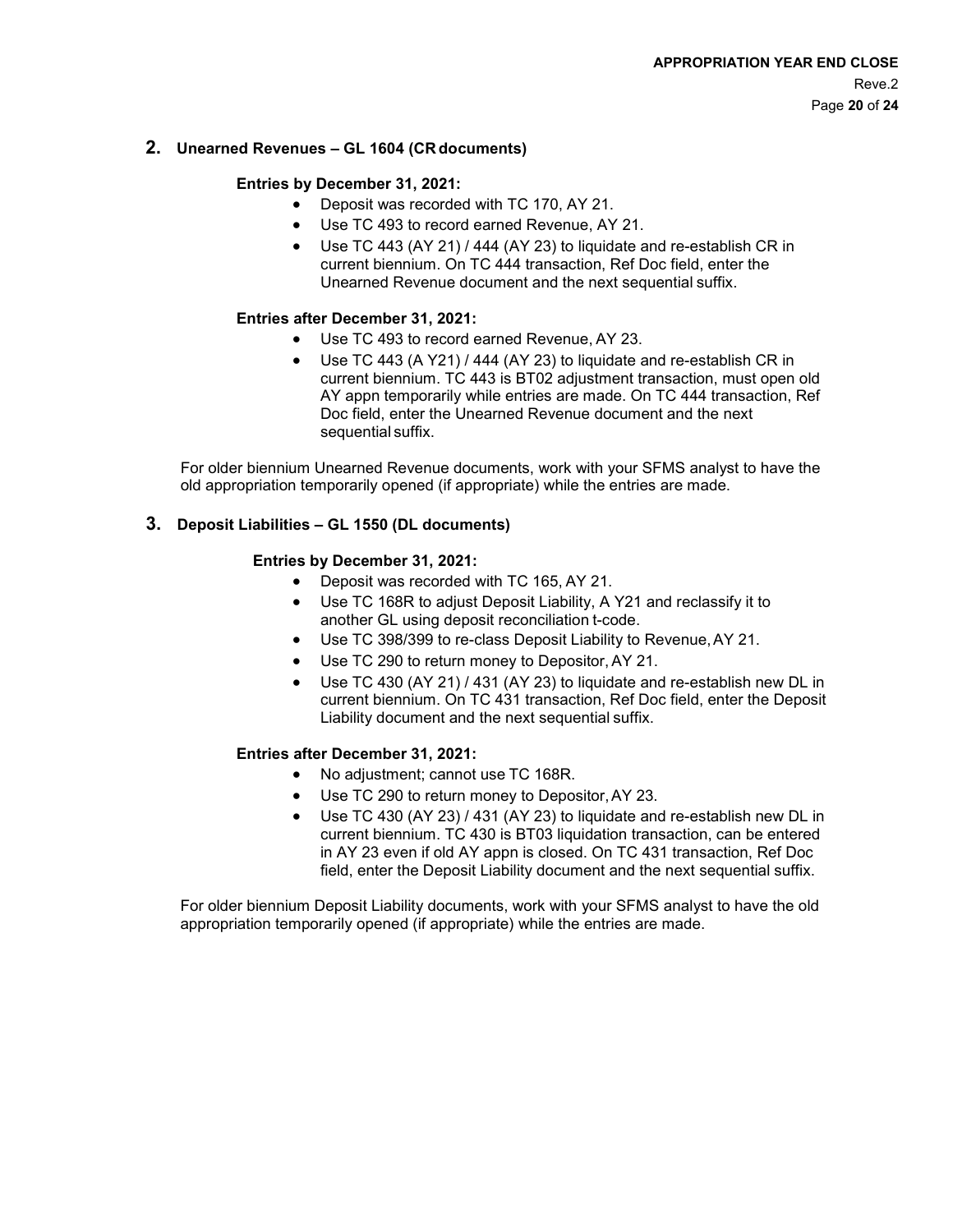Example of Deposit Liability entered in AY 21:

S084 UC: 10 LINK TO: STATE OF OREGON ACCOUNTING EVENT RECORD INQUIRY BATCH: AGENCY 101 DATE 070120 TYPE 2 NO 531 SEQ NO 00001 REC TYPE: A STATUS: A GL: DR1 0065 CR1 1550 DR2 CR2 DR3 CR3 DR4 CR4 DOC AGY: 101 DOC DATE: 070120 EFF DATE: 070120 DUE DATE:<br>SERV DATE: CUR DOC/SFX/CLASS: DL100571 001 001 MOD: CUR DOC/SFX/CLASS: DL100571 001 001 MOD:<br>REF DOC/SFX/CLASS: AGENCY: 101 REF DOC/SFX/CLASS: AGENCY: 101 TRANS CODE: 165 INDEX: PCA: 31000 AY: 21 VEND/MC: <mark>350.00</mark> PROP #: RVS: DISCOUNT: COMP/AGY OBJ: .00 FO: 1099: INV-NO: DP03013 PDT: DT: DESC: CASE 2010-057 NAME: SETNIKER VS POLK CO<br>CITY: CITY:  $\begin{array}{ccccc} \text{CITY:} & & \text{ST:} & \text{ZIP:} \\ \text{PMT-NO:} & 26969 & & \text{DT:} & \text{AP NO: } 760 \end{array}$ AP NO: 76627 FUND: 0050 CONT NO: RTI: AGY GL:

The agency entered TC 398/399 to re-class part of the deposit to revenue in AY 21:

DOC AGY: 101 DOC DATE: 070920 EFF DATE: 070920 DUE DATE:<br>SERV DATE: CUR DOC/SFX/CLASS: BT003746 001 MOD: CUR DOC/SFX/CLASS: BT003746 001 REF DOC/SFX/CLASS: DL100571 001 001 AGENCY: 101 TRANS CODE: 398 INDEX: PCA: 31000 AY: 21 COMP/AGY OBJ:<br>AMOUNT: 200.00 RVS: DISCOUNT: .00 VEND/MC: <mark>200.00</mark> RVS: DISCOUNT: .00 CI: PROP #: 1099: 1099: INV-NO: DT: FO: PDT:<br>DT: DESC: CASE 2010-057 NAME: SETNIKER VS POLK CO CONT NONE CONT NO. S084 UC: 10 LINK TO: STATE OF OREGON ACCOUNTING EVENT RECORD INQUIRY BATCH: AGENCY 101 DATE 070920 TYPE 2 NO 554 SEQ NO 00001 REC TYPE: A STATUS: A GL: DR1 1550 CR1 0070 DR2 CR2 DR3 CR3 DR4 CR4

| S084 UC: 10                                                                    |                                                                  | STATE OF OREGON                 |                     |  |
|--------------------------------------------------------------------------------|------------------------------------------------------------------|---------------------------------|---------------------|--|
| LINK TO:                                                                       |                                                                  | ACCOUNTING EVENT RECORD INQUIRY |                     |  |
| <b>ACTIVE</b>                                                                  |                                                                  |                                 |                     |  |
| BATCH: AGENCY 101 DATE 070920 TYPE 2 NO 554 SEO NO 00002 REC TYPE: A STATUS: A |                                                                  |                                 |                     |  |
|                                                                                |                                                                  |                                 |                     |  |
| GL: DR1 0070 CR1 3100 DR2 CR2                                                  |                                                                  | DR3<br>CR3                      | DR4<br>CR4          |  |
| DOC AGY: 101 DOC DATE: 070920 EFF DATE: 0709120 DUE DATE:                      |                                                                  |                                 |                     |  |
| SERV DATE:                                                                     | CUR DOC/SFX/CLASS: BT003746 002                                  |                                 | MOD:                |  |
|                                                                                | REF DOC/SFX/CLASS: DL100571 001 AGENCY: 101                      |                                 |                     |  |
|                                                                                | TRANS CODE: 399 INDEX: PCA: 31000 AY: 21 COMP/AGY OBJ: 0228 0228 |                                 |                     |  |
| AMOUNT:                                                                        | 200.00 RVS: DISCOUNT:                                            |                                 | .00.<br>FO:<br>PDT: |  |
| CI:<br>PROP #:                                                                 |                                                                  | $1099:$ $INV-NO:$               | DT:                 |  |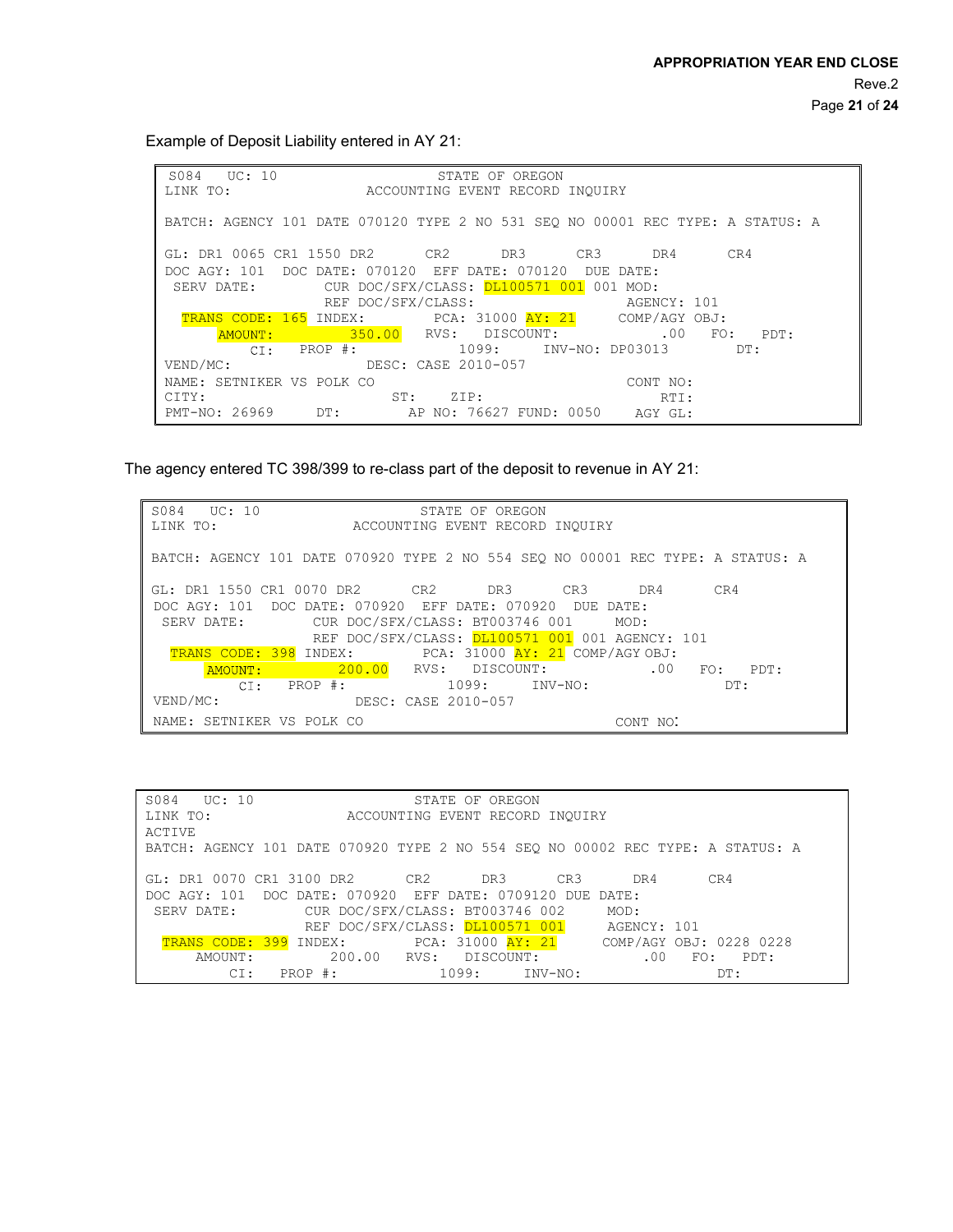And here is the 64 screen on December 31, 2021:

| UC: 10<br>S064<br>LINK TO:<br>ACTIVE                             | STATE OF OREGON<br>DOCUMENT RECORD INQUIRY                          |              |        |
|------------------------------------------------------------------|---------------------------------------------------------------------|--------------|--------|
|                                                                  | AGY: 101 DOC NO/SFX/CLASS: DL100571 001 001 $AY$ 21                 |              |        |
| CREATE DATE: 070120 CLOSE DATE:                                  | INQ TYPE: MC (MA, YA, MY, YY, MC, YC)<br>INO YEAR: 22 INO MONTH: 06 | DOC BALANCE: | 150.00 |
| <b>BT</b><br>TITLE<br>01<br>AMOUNT<br>ORIG<br>LIOUIDATIONS<br>03 | <b>BT</b><br>AMOUNT<br>350.00<br>200.00                             | TITLE        | AMOUNT |

\* If the remaining document balance is no longer due to the depositor, agency may adjust with TC 168R and reclassify it to another GL using deposit reconciliation t-code, re-class to revenue with TC 398/399, or return to depositor with TC 290.

Since the agency determined that the remaining balance of Deposit Liability is still valid, agency liquidated the document and re-established Deposit Liability remaining balance in AY 23 with TC 430/431:

S084 UC: 10 LINK TO: STATE OF OREGON ACCOUNTING EVENT RECORD INQUIRY BATCH: AGENCY 101 DATE 120221 TYPE 2 NO 519 SEQ NO 00001 REC TYPE: A STATUS: A GL: DR1 1550 CR1 0070 DR2 CR2 DR3 CR3 DR4 CR4 DOC AGY: 101 DOC DATE: 120221 EFF DATE: 120221 DUE DATE:<br>SERV DATE: CUR DOC/SFX/CLASS: BT003957 001 MOD: SERV DATE: CUR DOC/SFX/CLASS: BT003957 001 REF DOC/SFX/CLASS: 0L100571 001 001 AGENCY: 101 TRANS CODE: 430 INDEX: PCA: 31000 AY: 21 COMP/AGY OBJ:<br>AMOUNT: 150.00 RVS: DISCOUNT: 00 AMOUNT: 150.00 RVS: DISCOUNT: .00 FO:<br>PDT: CI: PROP #: 1099: INV-NO: PDT: CI: PROP #: DT: VEND/MC: DESC: CASE 2010-057 FROM AY21 NAME: SETNIKER VS POLK CO CITY: ST: ZIP: CONT NO: RTI:

| S084 UC: 10<br>STATE OF OREGON<br>LINK TO:<br>ACCOUNTING EVENT RECORD INOUIRY<br>ACTIVE |
|-----------------------------------------------------------------------------------------|
| BATCH: AGENCY 101 DATE 120221 TYPE 2 NO 519 SEO NO 00002 REC TYPE: A STATUS: A          |
| GL: DR1 0070 CR1 1550 DR2 CR2 DR3 CR3 DR4<br>CR4                                        |
| DOC AGY: 101 DOC DATE: 120221 EFF DATE: 120221 DUE DATE:                                |
| CUR DOC/SFX/CLASS: BT003957 002<br>SERV DATE:<br>MOD:                                   |
| REF DOC/SFX/CLASS: DL100571 002 001 AGENCY: 101                                         |
| TRANS CODE: 431 INDEX: PCA: 31000 AY: 23 COMP/AGY OBJ:                                  |
| 150.00 RVS: DISCOUNT:<br>.00<br>AMOUNT:<br>FO: PDT:                                     |
| $CI: PROP$ #: $1099: INV-NO:$<br>DT:                                                    |
| VEND/MC:<br>DESC: CASE 2010-057 INTO AY23                                               |
| NAME: SETNIKER VS POLK CO<br>CONT NO:                                                   |
| CITY:<br>ST:<br>RTI:<br>ZIP:                                                            |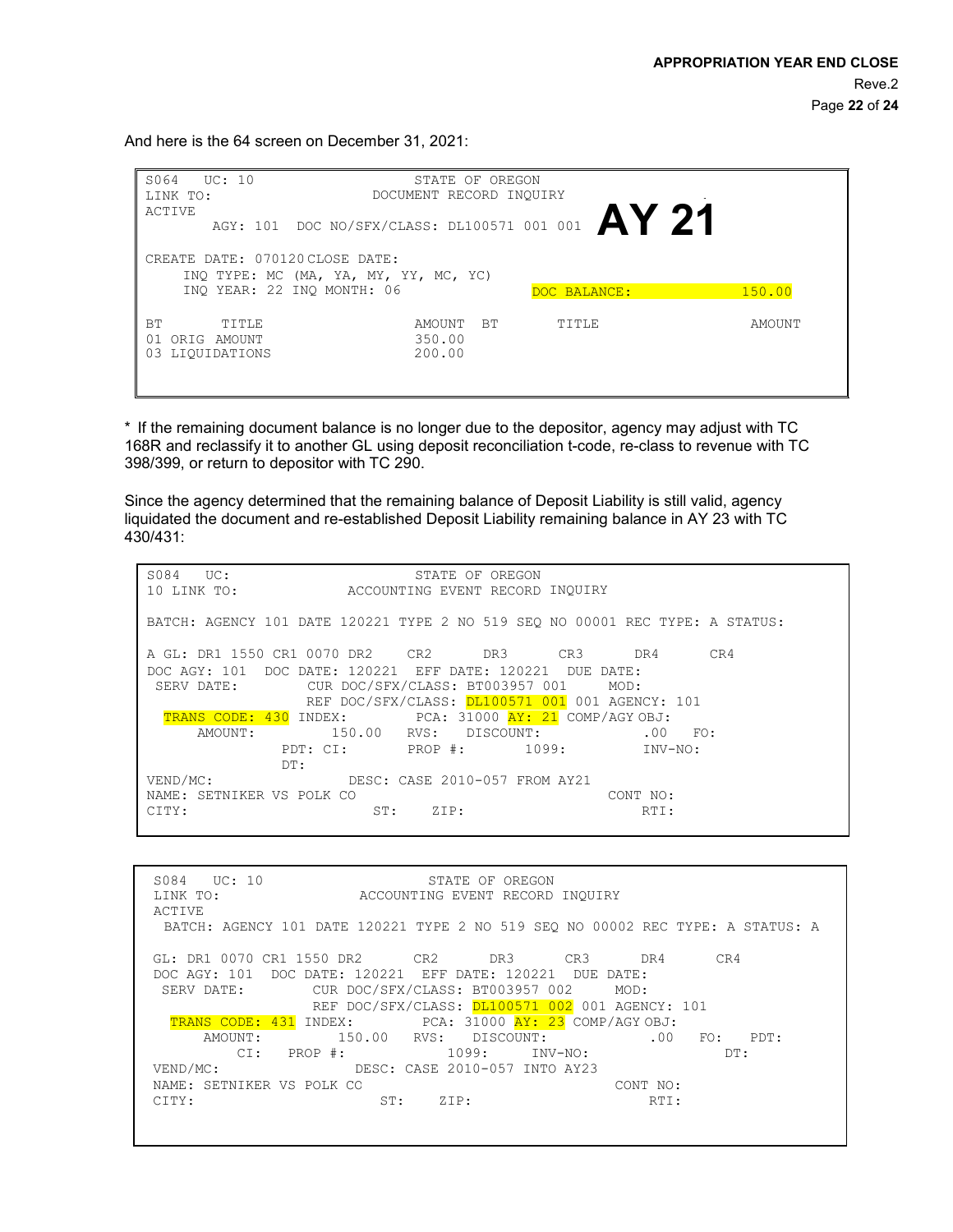**\*** On TC 431 transaction Ref Doc field, enter the Deposit Liability document and next sequential suffix.

After the liquidation of the document in AY 21, here is the 64 screen:

S064 UC: 10 LINK TO: ACTIVE AGY: 101 DOC NO/SFX/CLASS: DL100571 001 001 **AY 21** STATE OF OREGON DOCUMENT RECORD INQUIRY CREATE DATE: 070120 CLOSE DATE: INQ TYPE: MC (MA, YA, MY, YY, MC, YC) INQ YEAR: 22 INQ MONTH: 06 DOC BALANCE: . .00 BT TITLE AMOUNT BT TITLE AMOUNT OI ORIGAMOUNT 01 ORIGAMOUNT 350.00 01 ORIG AMOUNT 350.00<br>03 LIQUIDATIONS 350.00 03 LIQUIDATIONS

Here is the 64 screen of the document re-established in AY 23, same DL document number but suffix incremented:

| S064<br>UC: 10<br>LINK TO:<br>ACTIVE                                                   | STATE OF OREGON<br>DOCUMENT RECORD INOUIRY |              |        |
|----------------------------------------------------------------------------------------|--------------------------------------------|--------------|--------|
| AGY: 101 DOC NO/SFX/CLASS: $D1100571002001$ $AY$ 23<br>CREATE DATE: 120221 CLOSE DATE: |                                            |              |        |
| INQ TYPE: MC (MA, YA, MY, YY, MC, YC)<br>INO YEAR: 22 INO MONTH: 06                    |                                            | DOC BALANCE: | 150.00 |
| <b>BT</b><br>TITLE<br>ORIG AMOUNT<br>01                                                | BT<br>AMOUNT<br>150.00                     | TITLE        | AMOUNT |